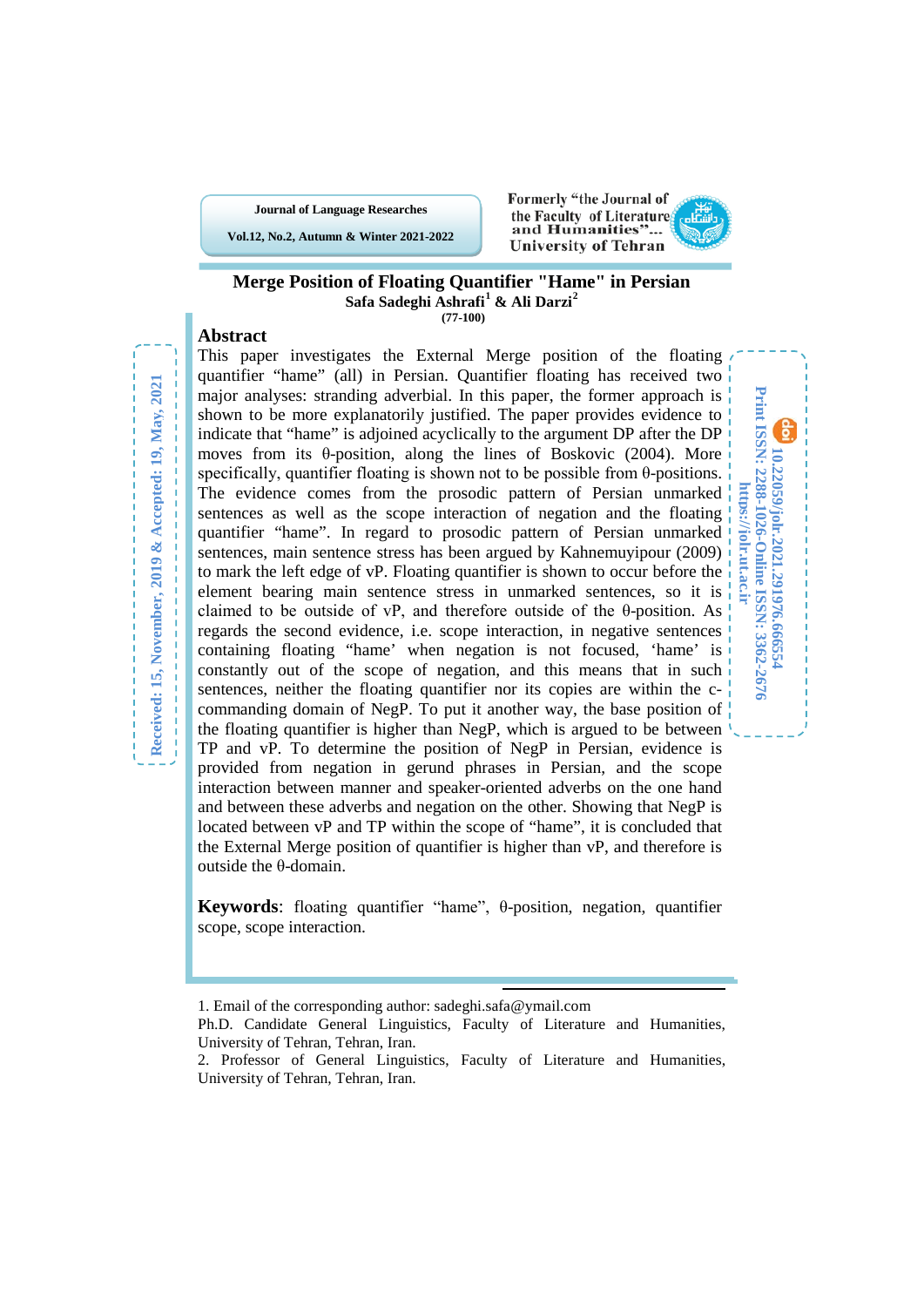### **1. Introduction:**

Quantifiers in Persian, like in other languages, are a kind of modifier that normally appear immediately before the nominal phrases that they modify. However, there are sentences in which these quantifiers occur separated from their associated nominal phrases. This phenomenon is referred to as quantifier floating (Q-floating), and the stranded quantifier in such sentences is known as the 'floating quantifier'. A quantifier is an operator that refers to the portion of a specific domain that satisfies a proposition. There are different types of quantifiers, and the two most frequently used ones are universal (exemplified by 'all' in English) and existential quantifiers (like 'some' in English). In this paper, we are concerned with the floating universal quantifier 'hame' (all). This paper investigates the base position of floating quantifier 'hame' in Persian, and provides evidence in support of Boskovic's (2004) idea, according to which quantifiers may not be stranded in θ-positions.

### **2. Literature review:**

There are two major approaches to quantifier floating in the literature: adjunction and stranding approaches. The adjunction approach, supported by May (1977), Kayne (1981), Belletti (1982), Dowty and Brodie (1984) and Miyagawa (1989), considers quantifiers as adjuncts: the floating quantifiers as adverbial adjuncts and the non-floating quantifiers as adnominal adjuncts. Under this approach, floating quantifiers are base-generated in the adverbial position in the sentence since the positions occupied by floating quantifier canonically belong to adverbs. According to this approach, there is no shared base structure for floating and non-floating quantifier structures. Under this proposal, the floating quantifier and the nominal phrase are not related to each other by movement. This approach assumes that floating quantifier is a kind of anaphoric adverbial and needs to be bound by an antecedent.

Considering the shortcomings of the adjunction (adverbial) approach, Sportiche (1988) developed a stranding approach as an alternative approach to quantifier floating. According to this approach, the quantifier and the adjacent nominal phrase together form a single constituent, and in the course of the derivation, the nominal phrase moves to a higher position, leaving the quantifier stranded in situ; in other words, the stranding analysis considers the floating quantifier construction as the result of a transformation from non-floating quantifier construction. Boskovic (2004), contrary to the basic version of the stranding analysis, maintains that floating and non-floating quantifier constructions do not have a base structure in common, i.e. there is no transformational relation between floating and non-floating quantifier constructions. He argues for the late adjunction of floating quantifier 'all'. According to him, adjunction of floating quantifier to the nominal phrase is not possible in θ-positions. In other words, floating quantifier is a late adjunct to a copy of its associated DP. Put differently, in the derivation leading to quantifier floating, a DP moves from its θ-position and then receives a QP as an adjunct, then it further moves to a higher position and strands the quantifier in situ.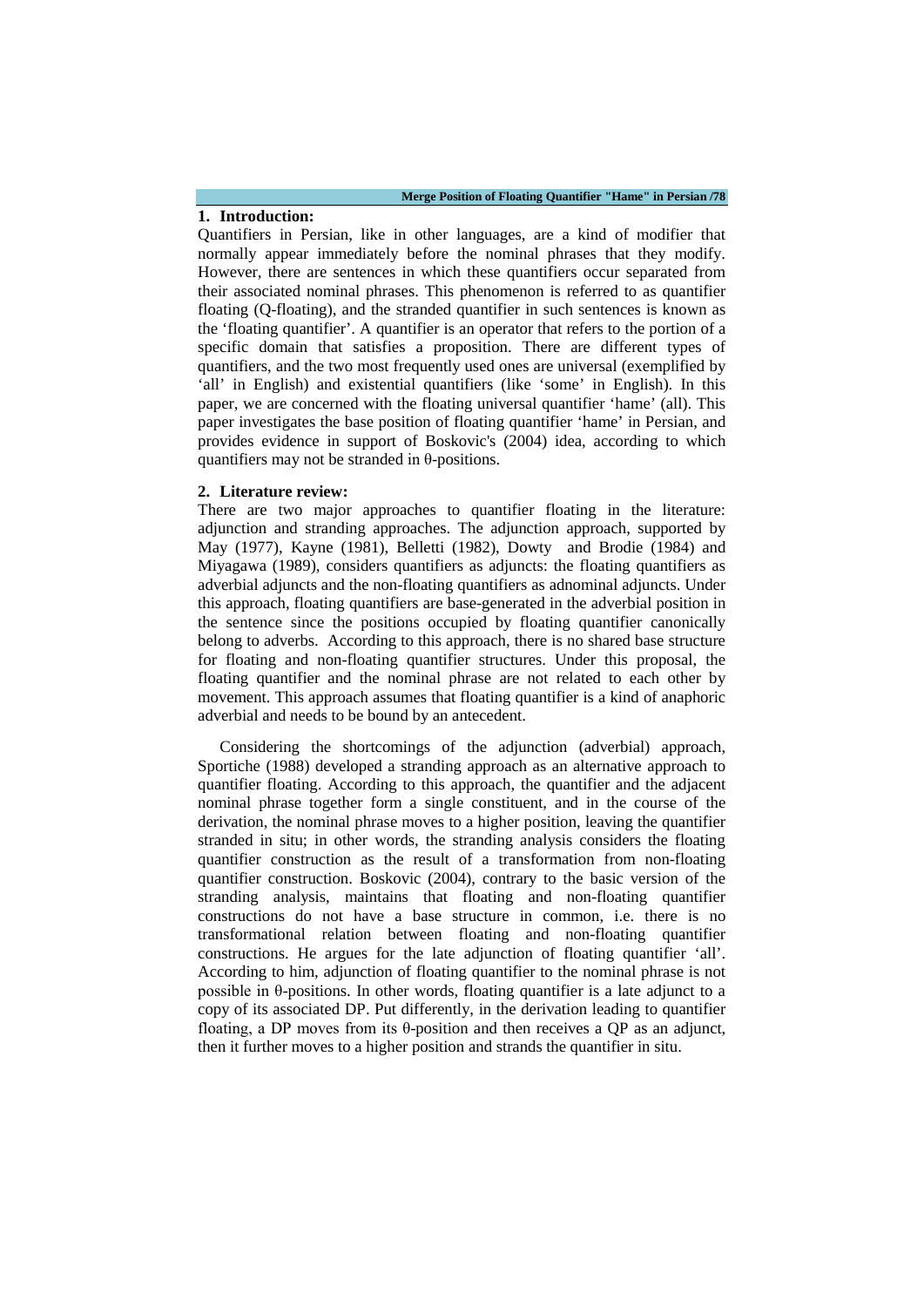### **3. Methodology**

This article employs a descriptive-analytic method and is based on the minimalist program.

### **4. Result**

In the current paper, we first examine two opposing approaches to quantifier floating with reference to Persian data. We show that the stranding approach provides a more powerful explanatory account of the Persian quantifier floating construction. We address the base position of the floating quantifier in Persian and provide evidence in support of Boskovic's (2004) ban on the adjunction of floating quantifier to the nominal phrase in θ-positions. The first piece of evidence comes from the prosodic pattern of unmarked Persian sentences. According to Kahnemuyipour (2009), the main stress of an unmarked sentence marks the left edge of the vP. We show that the floating quantifier 'hame' occurs before the element bearing the main sentence stress in unmarked sentences, so the floating quantifier is claimed to be outside of vP, and therefore outside of the θ-domain.

The second piece of evidence comes from the scope interaction of negation and the floating quantifier 'hame' when negation doesn't bear the focal stress. First, we need to determine the position of NegP in the derivation of Persian negative sentences. Negative gerund phrases provide evidence for NegP to be situated lower than TP in the hierarchical structure of the sentence. It's also shown that in Persian negative sentences, sentence negation takes scope over manner adverbs, whereas subject-oriented adverbs are out of the scope of negation. Thus, NegP is concluded to be somewhere between manner and subject-oriented adverbs. Considering these adverbs' positions, we come to the conclusion that NegP occupies a position between vP and TP.

Given the position of NegP in the derivation of Persian sentences, we try to determine the position of the floating quantifier 'hame' relative to the NegP. We then show that in negative sentences where Neg is not focused, the floating quantifier 'hame' has a scope wider than the scope of negation, and this indicates that there is no copy of 'hame' below the negation. So, the floating 'hame' enters the structure in a position higher than negation, and thus, higher than the vP, which includes the θ-positions.

### **5. Conclusion**

In sum, we present data from Persian to support Boskovic's (2004) ban on adjunction of the floating quantifier to its associated nominal in  $\theta$ -positions.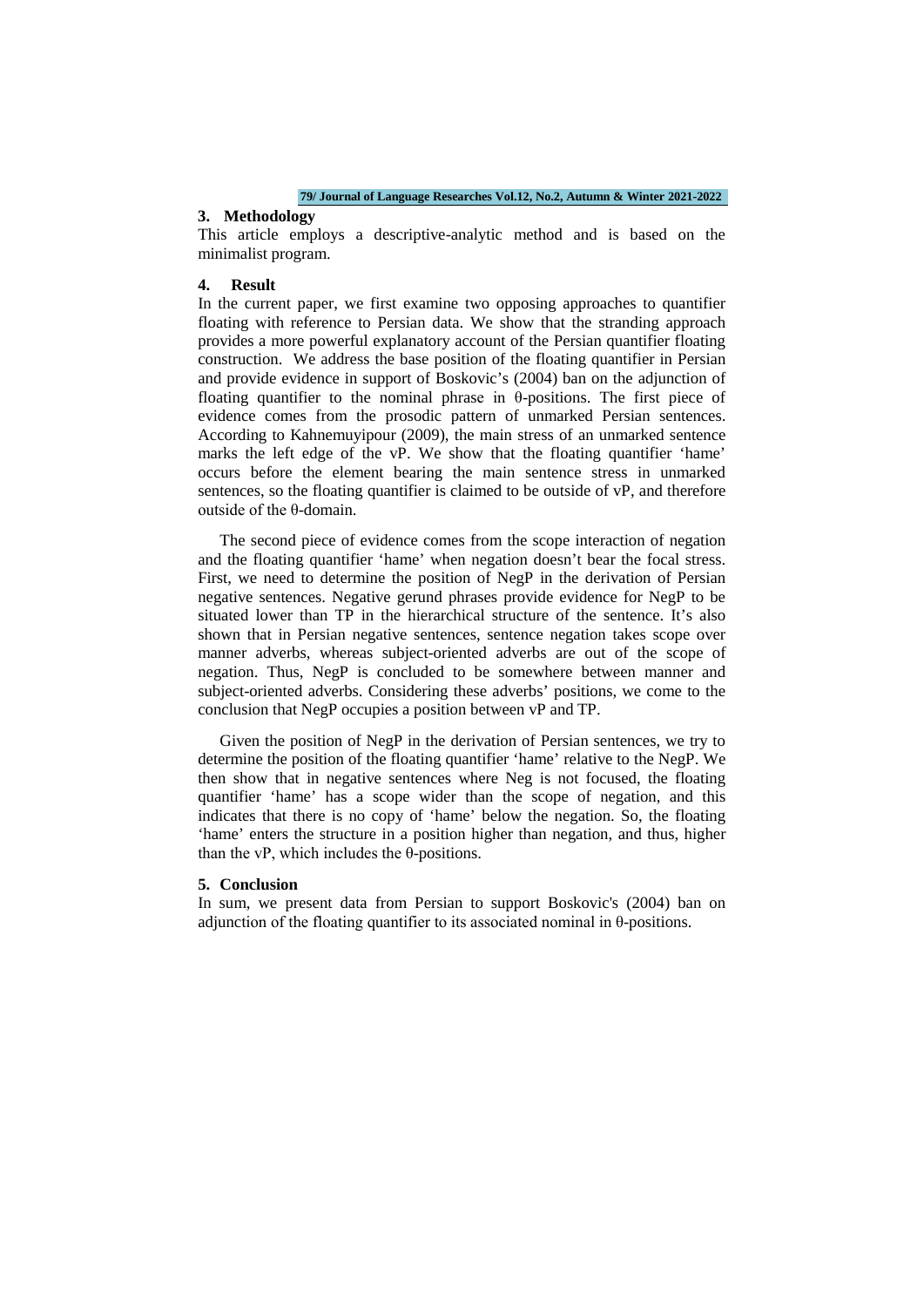# **جایگاه ادغام سور شناور «همه» در زبان فارسی**

**[1](#page-3-0) صفا صادقی اشرافی دانشجوي دکتري، زبانشناسی عمومی دانشگاه تهران، تهران، ایران. علی درزي استاد، زبانشناسی عمومی دانشگاه تهران، تهران، ایران.** تاریخ دریافت مقاله: ۰/۰٨/٢۴ 98؛ تاریخ پذیرش مقاله ١۴٠٠/٠٢/٢٩ علمی- پژوهشی

## **چکیده**

سور شناور از موضوعات بحثبرانگیزي است که زبانشناسان بسیاري آن را مورد مطالعه قرار دادهاند. موضوع مقاله حاضر سور شناور «همه» و بررسی جایگاه ادغام آن در اشتقاق جملات فارسی است. در این مقاله از میان رویکردهای مهم در تحلیل توزیع سورهای شناور، رویکرد رهاسازی ٔ را برگزیده و نظر باشکوویچ  $^{\mathrm{v}}$  (5 را که یکی از حامیان این رویکرد است در مورد سور شناور و جایگاه نقش معنایی (جایگاه تتا) بررسی نمودیم. وي با عقیده بر اینکه سور شناور افزودهاي به گروه حرف تعریف است و با تبعیت از ممنوعیت اضافه شدن افزوده به گروه حرف تعریف در جایگاه تتا، افزوده شدن سور شناور به گروه حرف تعریف در جایگاه تتا را ممنوع میداند. در این مقاله با استفاده از دادههاي زبان فارسی ممنوعیت افزوده شدن سور شناور به گروه حرف تعریف را مورد بررسی قرار داده و به این نتیجه رسیدیم که در فارسی نیز سور عمومی شناور در جایگاهی بالاتر از جایگاه تتا به گروه حرف تعریف افزوده میشود. در تأیید ادعاي خود از دو شاهد استفاده کردیم: یکی از این شواهد الگوي نوایی جملات فارسی یا به عبارت دقیقتر تکیۀ اصلی جمله در حالت بی $نشان و خارج از بافت است، و دیگری تداخل گسترهٔ <sup>۲</sup> «همه» و نفی نسبت به یکدیگر$ هنگامیکه عنصر نفی فاقد تکیه کانونی است. در بحث مربوط به اثر تداخل گستره، ابتدا با ارائۀ شواهدي ازجمله وسعت گسترة قیدهاي حالت و گوینده محور از یک طرف نسبت به یکدیگر و از طرف دیگر نسبت به گسترة نفی سطح جمله، و نیز امکان حضور نفی جمله در گروههاي مصدري، جایگاه فرافکن نفی را بر فراز گروه فعلی کوچک تعیین کردیم. سپس در جملات منفی بدون ابهام حاوي سور شناور، با توجه به جایگاه فرافکن نفی، و نیز بزرگتر بودن گستره سور شناور «همه» نسبت به نفی در این جملات، و در نتیجه سازه فرمانی عنصر نفی توسط سور شناور«همه»، نشان دادیم سور شناور «همه» همواره بالاتر از گروه فعلی کوچک که شامل جایگاه تتا است، قرار میگیرد و به این ترتیب از فرضیۀ ناظر بر ممنوعیت افزوده شدن سور در جایگاه تتا حمایت نمودیم.

**واژههاي کلیدي**: سور شناور «همه»، جایگاه تتا، فرافکن نفی، گسترة سور، تداخل گستره نفی و سور شناور.

**.1مقدمه**

توزیع سورها<sup>ه</sup> یا کمیتنماها مورد مطالعه و پژوهش بسیاری از زبانشناسان بوده است، چه آنهایی که سورها را از لحاظ معنایی بررسی کردهاند و چه آنهایی که به رفتار

**.** 

sadeghi.safa@ymail.com :مسئول نویسنده رایانامۀ [.1](#page-3-4)

<span id="page-3-1"></span><span id="page-3-0"></span>2 stranding

<span id="page-3-2"></span>3 theta position (θ-position)

<span id="page-3-3"></span>4 scope interaction

<span id="page-3-4"></span>5 Quantifier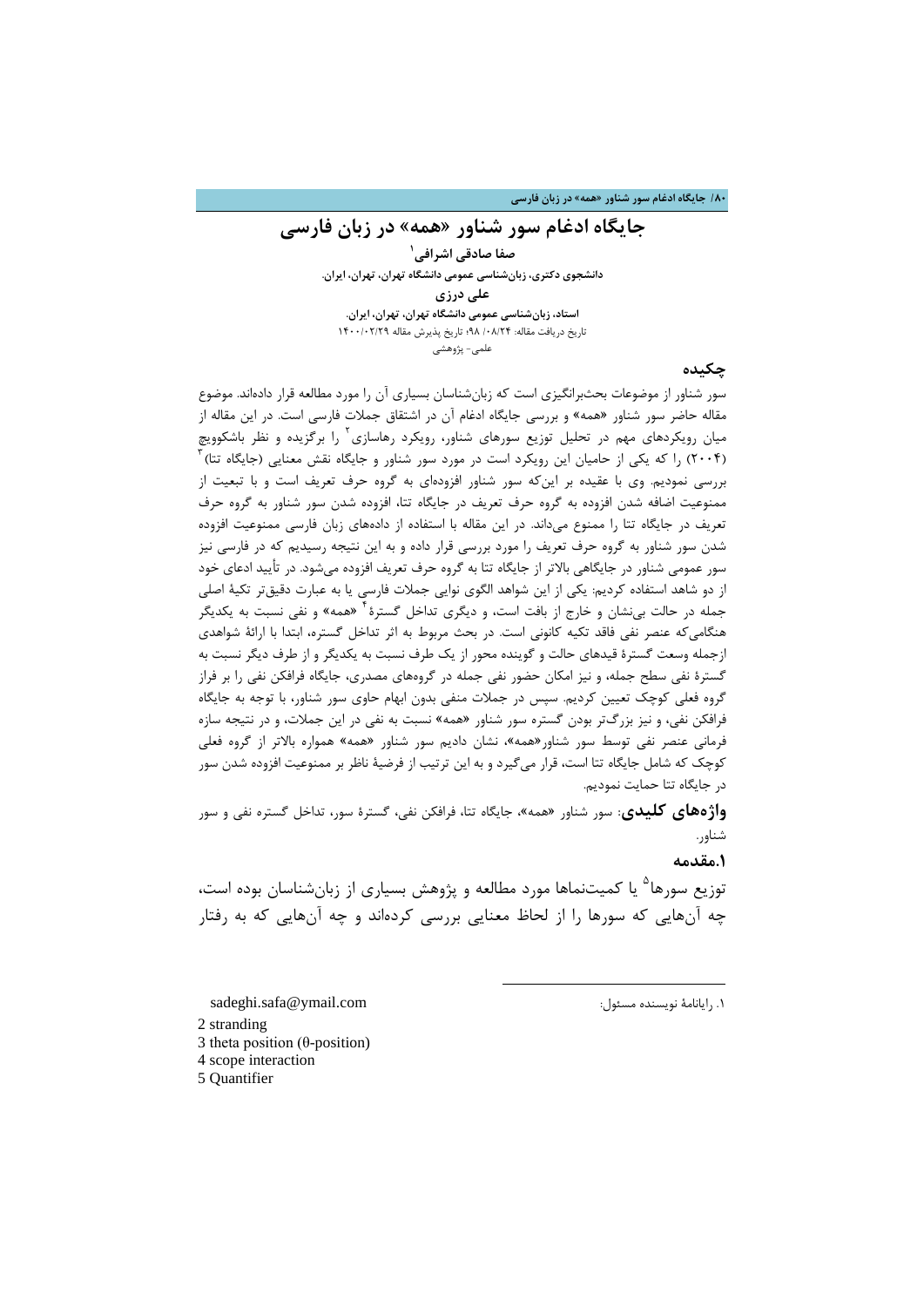�ی زبا **، سال ،12 شمارة ،2 پاییز و زمستان 1400 81/** � �و ی �ش

نحوی سورها پرداختهاند. از پیشگامان پژوهش در مورد سورها، میتوان بلتی ( ۱۹۸۲)، دوتی و برودی<sup>۲</sup> (۱۹۸۴)، اسپورتیش<sup>۳</sup> (۱۹۸۸)، میاگاوا<sup>۴</sup> (۱۹۸۹)، جیوستی<sup>۵</sup> (۱۹۹۰)، بالتين <sup>۶</sup> (۱۹۹۵) و بابليک ۲ (۲۰۰۳) را نام برد. و از ميان زبانشناسانی که سورهای زبان فارسی را مطالعه نمودهاند نیز میتوان به سمیعیان (1983)، معظمی (1385)، قدیري (1393)، و بحرالعلوم (1388) اشاره کرد.

صادقی و ارژنگ ([1359](#page-4-6)) سورهاي زبان فارسی را با نام اسم مبهم به این صورت تعریف میکنند که اسمهایی هستند که بر یک یا چند مفهوم یا شخص یا چیز امشخص دلالت میکنند. بر اساس هگمن $^{\wedge}$  (۱۹۹۴) نیز سورها با عبارتهای ارجاعی از این نظر تفاوت دارند که مانند عبارتهاي ارجاعی، به مصداق مشخصی در جهان ارجاع نمیکنند و تعبیرشان متغیر است. سورها حوزهاي را در برمیگیرند به نام گسترة <sup>(۱)</sup> سور و بر معنی عناصر موجود در آن حوزه تأثیر میگذارند. این گستره شامل عناصری است که تحت سازهفرمانی<sup>۱۰</sup> آن سورها قرار دارند. سورهای انواع گوناگونی دارند که از آن جمله میتوان سور عمومی <sup>۱۱</sup> مانند «همه» و «هر» در زبان فارسی و سور وجودي<sup>۱۲</sup> مانند «بعضي» را برشمرد.

نمونهاي از سور عمومی «همه» را در مثالهاي (1) میتوان مشاهده کرد. در این جملهها «همۀ بچهها» یک سازه بوده و فارغ از نوع این سازه، از دو بخش سور و یک گروه حرف تعریف تشکیل شده است که با یک کسرة اضافه به یکدیگر پیوند خوردهاند.

.[۱](#page-4-11) الف. همۀ بچهها به مهمانی آمدند.

ب. مریم همۀ بچهها را به مهمانی دعوت کرد.

سازة «همۀ بچهها» در جملۀ (.1 الف) نقش فاعل و در جملۀ (.1ب) نقش مفعول را بر عهده دارد. مثالهاي (2) و (3) نشان میدهند که این سازه میتواند دستخوش یک

1

<span id="page-4-11"></span><span id="page-4-10"></span><span id="page-4-9"></span><span id="page-4-8"></span><span id="page-4-7"></span><span id="page-4-6"></span><span id="page-4-5"></span><span id="page-4-4"></span><span id="page-4-3"></span><span id="page-4-2"></span><span id="page-4-1"></span><span id="page-4-0"></span>1. Belletti 2. Dowty & Brodie 3. Sportiche 4. Miyagawa 5. Giusti 6. Baltin 7. Bobaljik 8. Haegeman 9. R-expression 10. c-command 11. universal 12. existential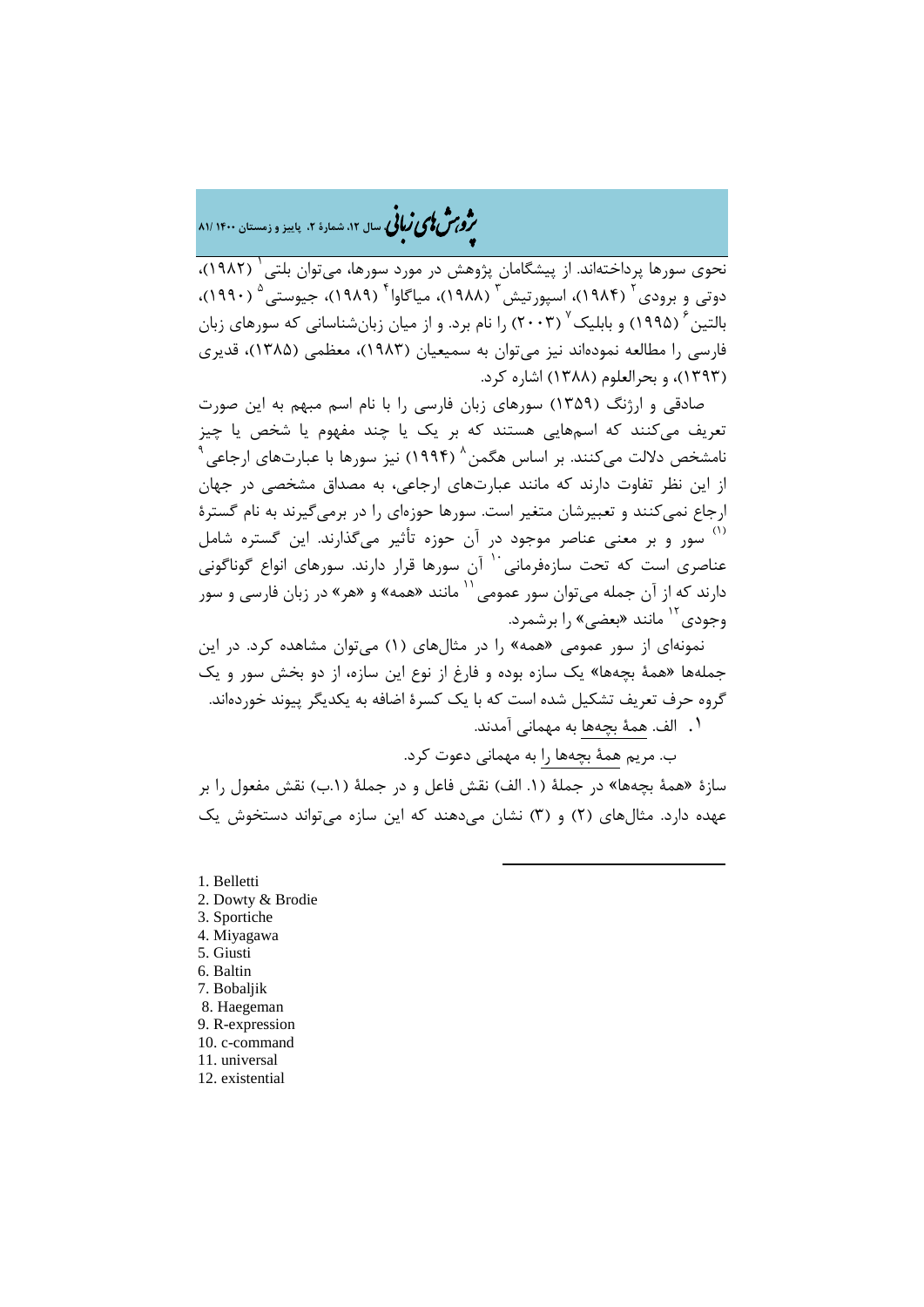**/82 جایگاه ادغام سور شناور «همه» در زبان فارسی**

گسستگی شده و دو بخش آن جدا از هم به کار روند. این گسستگی پدیدهاي به نام «سور شناور `» را به وجود میآورد، یعنی سوری که از گروه حرف تعریف مرتبطش جدا افتاده یا با ترتیب متفاوت نسبت به آن بهکار رفته است. این وضعیت در مثالهاي (2) و (3) مشاهده میشود. تمرکز مقاله حاضر نیز بر روي سور شناور «همه» است. .[۲](#page-5-0) الف. بچهها همه/ همهشون به مهمانی آمدند.

- ب. بچهها به مهمانی همه/ همهشون آمدند. پ. بچهها به مهمانی آمدند همه/ همهشون .
- .۳ الف. مریم بچهها را همه را/ همهشان را به مهمانی دعوت کرد. ب. مریم بچهها را به مهمانی همه را/ همهشان را دعوت کرد. پ. مریم بچهها را به مهمانی دعوت کرد همه را/ همهشان را.

جملۀ (.1 الف) با جملههاي (2) داراي ارتباط معنایی است، و جملۀ (.1 ب) نیز با جملههاي (3). به دلیل ارتباط معنایی بین جملههایی از این دست، زبانشناسان بسیاري به دنبال یافتن ارتباطی نحوي بین جملاتی از این دست و تبیین توزیع سورها در این نوع جملات بودهاند و در همین زمینه، دو رویکرد برجسته به وجود آمده: رویکرد قیدی <sup>۲</sup> و نیز رویکرد رهاسازی.

پس از مقدمه حاضر، در بخش (2) به معرفی رویکردهاي مختلف به پدیده شناورسازي سور و نیز معرفی نظر باشکوویچ در مورد ممنوعیت ادغام سور شناور در جایگاه تتا میپردازیم. در بخش (3) کارآمدي دو رویکرد مطرحشده را در تحلیل شناورسازي سور در زبان فارسی مورد بررسی قرار داده و از میان این دو رویکرد، رویکرد رهاسازي را بهعنوان رویکرد کارآمدتر برمیگزینیم و سپس در بخش (4) نشان میدهیم نظر باشکوویچ در مورد عدم ادغام سور شناور در جایگاه تتا در مورد سورهاي شناور زبان فارسی نیز صدق میکند و براي این منظور از دو شاهد استفاده میکنیم: در زیر بخش (1-4) در مورد شاهد اول که الگوي نوایی جملات فارسی است، بحث میکنیم. در بخش (2-4) نیز تداخل گستره نفی و گستره سور شناور بهعنوان شاهد دوم مورد بحث قرار میگیرد، و آنچه بهعنوان پیشفرض در این بحث مورد نیاز است، جایگاه فرافکن نفی در اشتقاق جملات فارسی است، بدین منظور زیر بخش (1-2-4) را به تعیین جایگاه فرافکن نفی در زبان فارسی اختصاص میدهیم و سپس با نتیجهاي

**.** 

<span id="page-5-1"></span><span id="page-5-0"></span>[1.](#page-5-1) floating quantifier 2. adverbial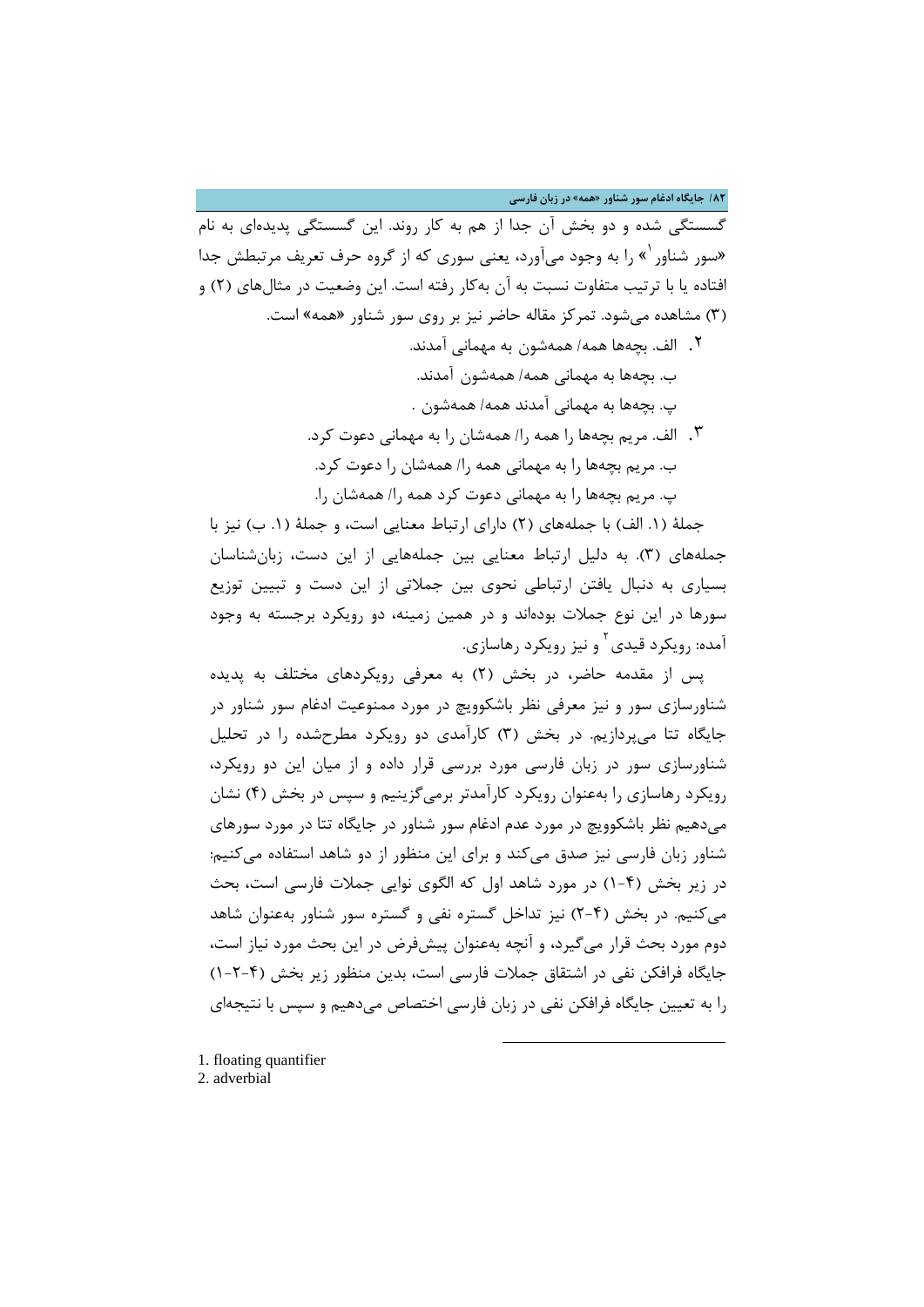�ی زبا **، سال ،12 شمارة ،2 پاییز و زمستان 1400 83/** � �و ی �ش

که از این زیر بخش به دسـت میآوریم، در زیر بخـش (2-2-4) نشان میدهیم در زبان فارسی نیز سور شناور خارج از جایگاه تتا ادغام میشود. در فصل (5) نیز خلاصه- اي از بحثها و نتیجهگیري را بازگو مینماییم. **-2 رویکردهاي مختلف به پدیدة سور شناور**

در تحلیل سورهاي شناور، رویکردهاي مختلفی وجود دارد که عمدهترین آنها رویکرد قیدی و رویکرد رهاسازی<sup>۱</sup> است که در ادامه به هریک به صورت اجمالی نظری می-افکنیم.

پیروان رویکرد قیدی، که از پیشگامان آن [می](#page-6-0)توان به می<sup>۲</sup> (۱۹۷۷)،کین <sup>۳</sup> (۱۹۸۱)، بلتی (1982)، دوتی و برودي (1984)، میاگاوا (1989)، اشاره نمود، بر این عقیده هستند که سورهاي شناور قیدهایی هستند که در همان جایگاه روساختیشان ادغام شدهاند، که معمولاً جایگاه قیدهای متصل به گروههای فعلمحور <sup>۴</sup> است، چراکه در زبان-هاي مختلف، جایگاه وقوع سورهاي شناور در ترتیب خطی جمله، با جایگاه قیدهاي متصل به گروههاي فعلمحور (مانند گروه فعلی، گروه نمودي، گروه وجهی و....) یکسان است. بابلیک (2003) جملۀ زیر را بهعنوان مثالی از جایگاههایی که سور عمومی شناور «all «میتواند در جمله اشغال کند، ارائه میکند.

4. The children {all} would {all} have {all} been {all} doing that. (بابلیک2003 4:)

وي سمت چپ عناصر فعلمحور را در زبان انگلیسی جایگاه قید میداند و در مثال بالا نشان میدهد که این جایگاهها میتوانند پذیرای سور عمومی شناور «all» باشند و در واقع تنها جایگاههایی هستند که سور شناور میتواند ظاهر شود، و این مسئله باور قید بودن سورهاي شناور را قوت میبخشد. کین (1981) و بلتی (1982) رابطۀ بین  $^{\circ}$ سور شناور و گروه حرف تعریف مرتبطش را همانند رابطهٔ ضمیر ارجاعی $^{\circ}$  و مرجعش توصیف میکنند و مجوز حضور سور شناور را منوط به برآورده گشتن شرط مرجع-

1

<span id="page-6-5"></span><span id="page-6-4"></span><span id="page-6-3"></span><span id="page-6-2"></span><span id="page-6-1"></span><span id="page-6-0"></span>[1.](#page-6-5) stranding 2. May 3. Kayne 4. verbal phrase 5. anaphor 6. antecedent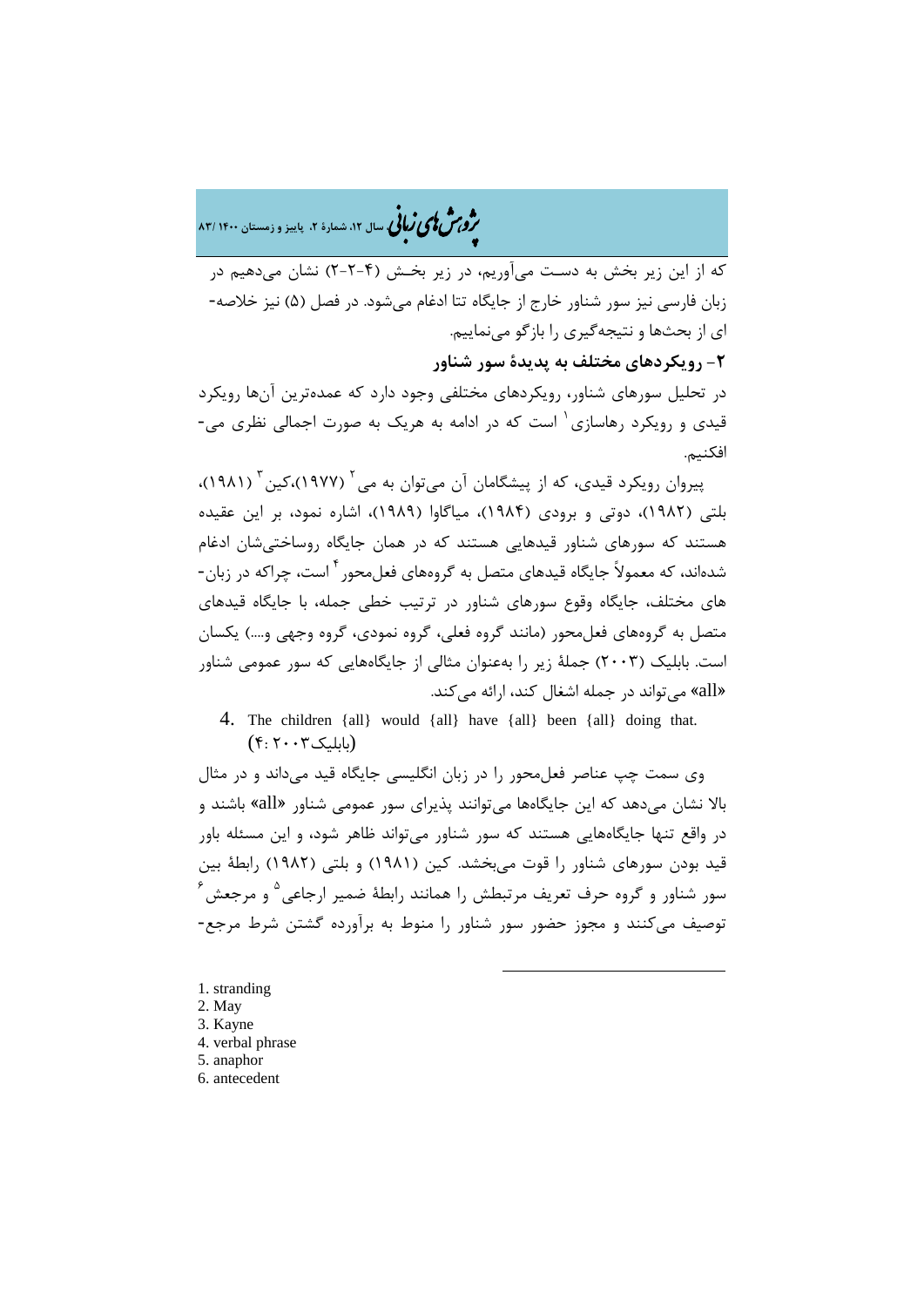**/84 جایگاه ادغام سور شناور «همه» در زبان فارسی**

۔<br>گزینی <sup>۱</sup> توسط حرف تعریف مرتبطش میدانند. همچنین عقیده دارند که سور شناور و حرف تعریف مرتبط با آن باید در یک مقولهٔ حاکم<sup>۲</sup> قرار داشته باشند. در مثال (۳) مشاهده میشود که سور شناور توسط حرف تعریف مرتبطش (یعنی «friends my (« مقید نشده و از این رو جمله بدساخت است. در مثال (4) نیز سور شناور و گروه حرف تعریف مربوط به آن، در کوچکترین مقولۀ حاکم شامل آن سور، یعنی جملۀ پیرو، قرار ندارند و لذا جمله بدساخت شده است.

- 5. \* [The mother of my friends<sub>i</sub>] has all<sub>i</sub> left. (4.3003) (6.3003)
- 6. \*My friends<sub>i</sub> think that I have all<sub>i</sub> left. (6. \*  $\cdots$  )

تحلیل قیدي سور شناور در بسیاري از زبانها نقاط ضعفی دارد، ازجمله اینکه نمی- تواند ارتباط آشکاري را که مثلاً در زبان فارسی بین جمله (.1 الف) و جملات (2) و همچنین بین جمله (ا. ب) و جملات (3) وجود دارد، توضیح دهد؛ همچنین قادر نیست بگوید چرا در همۀ جملات (1)، (2) و (3) گسترة «همه» گروه اسمی«بچهها» را در برمیگیرد؛ و نیز از توضیح علت مطابقت سور و گروه اسمی مرتبطش در مشخصههاي شخص، شمار، جنس و حالت در زبانهایی مثل فرانسه، عربی، عبري و .... عاجز است.

رویکرد دیگر در تحلیل سورهاي شناور، رویکرد رهاسازي نام دارد. اسپورتیش (1988) با بیان نقاط ضعف تحلیل قیدي، تحلیل جدیدي براي سورهاي شناور ارائه میدهد که به تحلیل رهاسازي معروف است. بر اساس این تحلیل، سور شناور افزودهاي است که در آغاز در کنار گروه اسمی قرار دارد، اما گروه اسمی هنگام جابجایی، سور را رها کرده و خود بهتنهایی به جایگاهی بالاتر میرود.

یکی از نقاط قوت این رویکرد، توانایی آن در تبیین مطابقت سور شناور و گروه اسمی مرتبطش است. در بعضی زبانها بین سور شناور و گروه اسمی مرتبطش در مشخصههاي شخص، شمار و جنس و حالت مطابقت وجود دارد، و رویکرد قیدي قادر به تبیین آن نیست. در چارچوب رهاسازي، یکی از کسانی که به مطابقت سور شناور و گروه حرف تعریف مرتبطش پرداخته شلونسکی آ (۱۹۹۱) است. او سور را در هستهٔ گروه سور آ قرار میدهد و گروه اسمی را خواهر هستۀ سور در نظر می گیرد و توضیح میدهد هنگامیکه گروه حرف تعریف قصد رها کردن سور را دارد، ابتدا به شاخص گروه

1

<span id="page-7-3"></span><span id="page-7-2"></span><span id="page-7-1"></span><span id="page-7-0"></span>[1.](#page-7-3) binding 2. governing category 3. Shlonsky 4. quantifier phrase (QP)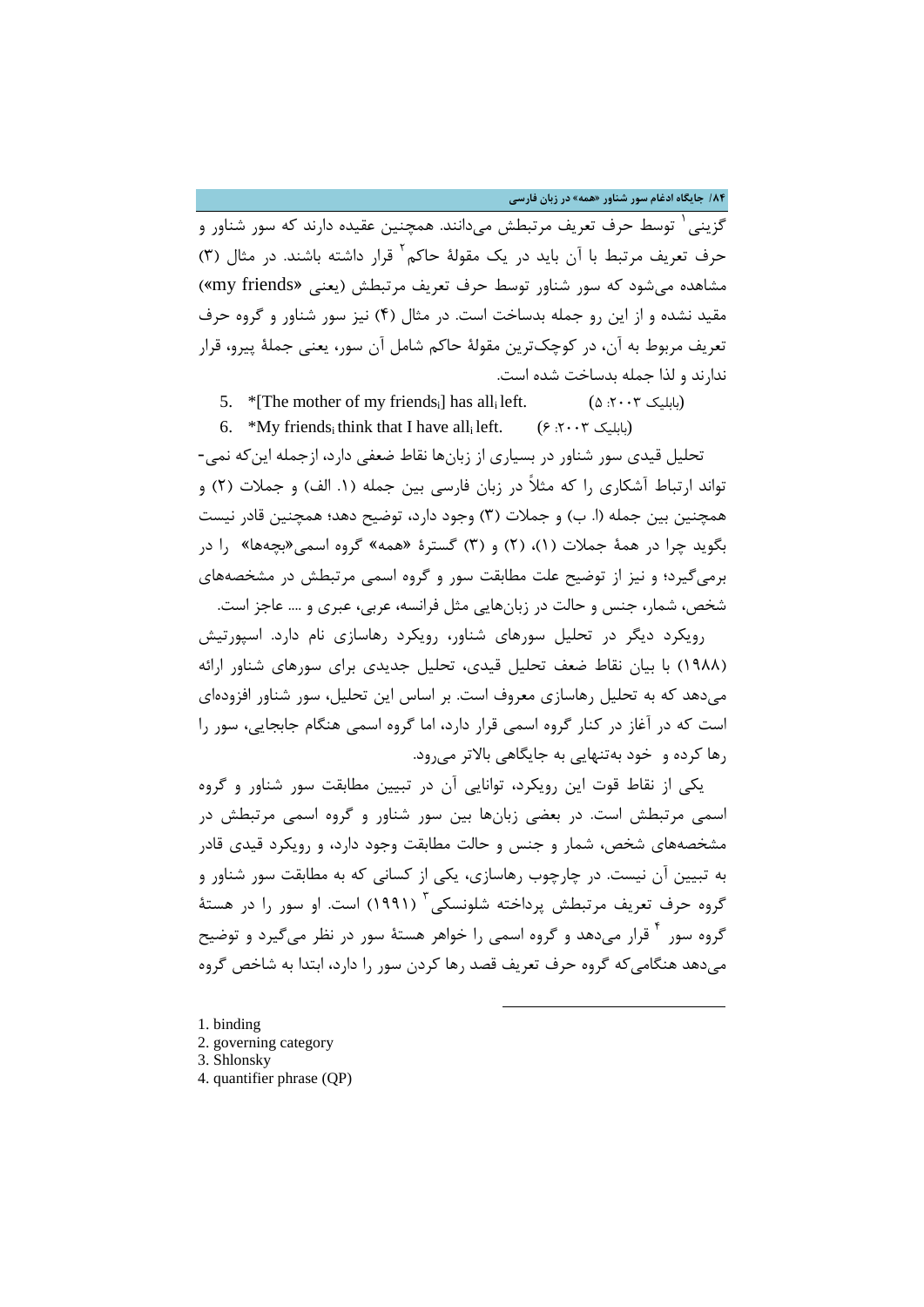�ی زبا **، سال ،12 شمارة ،2 پاییز و زمستان 1400 85/** � �و ی �ش

سور رفته و سپس گروه سور را ترك میکند. زمانی که گروه اسمی به شاخص گروه سور میرود، بین سور و حرف تعریف، رابطۀ شاخص- هسته برقرار میشود که مطابقت در مشخصههاي دستوري همچون شخص و شمار و... حاصل این رابطه است.

اما همانطور که تحلیل قیدي نواقصی داشت، بر تحلیل رهاسازي نیز ایراداتی وارد شده است، از آن جمله اینکه در زبانهایی مانند انگلیسی جایگاههایی در جمله وجود دارد که بر اساس تحلیل رهاسازي، میتواند سور شناور را در خود جاي دهد، اما عملاً چنین اتفاقی نمیافتد؛ به عبارت دیگر، حضور سور شناور در برخی جایگاهها، برخلاف پیشبینی تحلیل رهاسازي، باعث بدساختی جمله میشود، مانند جملات (a7 (و (b7 ( که اولی دارای فعل نامفعولی <sup>۱</sup> و دومی مجهول است.

- [7](#page-8-0). a. \*The people have arrived all.
	- b. \*The people were seen all.  $(1 - Y \cdot 9)^7$ سیریلو)

طبق فرضیۀ یکسانی اعطای نقشهای معنایی (یوتا<sup>۳</sup>) نقشهای معنایی یکسان، در جایگاههای دستوری یکسانی ادغام میشوند. بنا بر اجر<sup>۴</sup> (۲۰۰۳) در زبان انگلیسی کنش پذیر <sup>۵</sup> در شاخص گروه فعلی بزرگ ادغام می شود و از آنجا که فاعل دستوری جملات داراي فعل نامفعولی و مجهول، داراي نقش کنشپذیر هستند، ابتدا در شاخص گروه فعلی بزرگ ادغام میشوند، سپس جابجا شده و به منظور برآوردن اصل فرافکنی گسترده <sup>۶</sup> به شاخص گروه تصریف (IP) می روند. هستۀ فعل بزرگ نیز جابجا شده و به هستۀ فعل کوچک ملحق<sup>۷</sup> میشود. اشتقاق حاصل را در نمودار (۱) میتوان مشاهده کرد.

-

<span id="page-8-0"></span>1. unaccusative

- <span id="page-8-1"></span>2. Cirillo
- <span id="page-8-2"></span>3. UTAH (Uniformity of Theta-Assignment Hypothesis)
- <span id="page-8-3"></span>4. Adger
- <span id="page-8-4"></span>5. theme
- <span id="page-8-5"></span>6. EPP
- <span id="page-8-6"></span>7. adjoin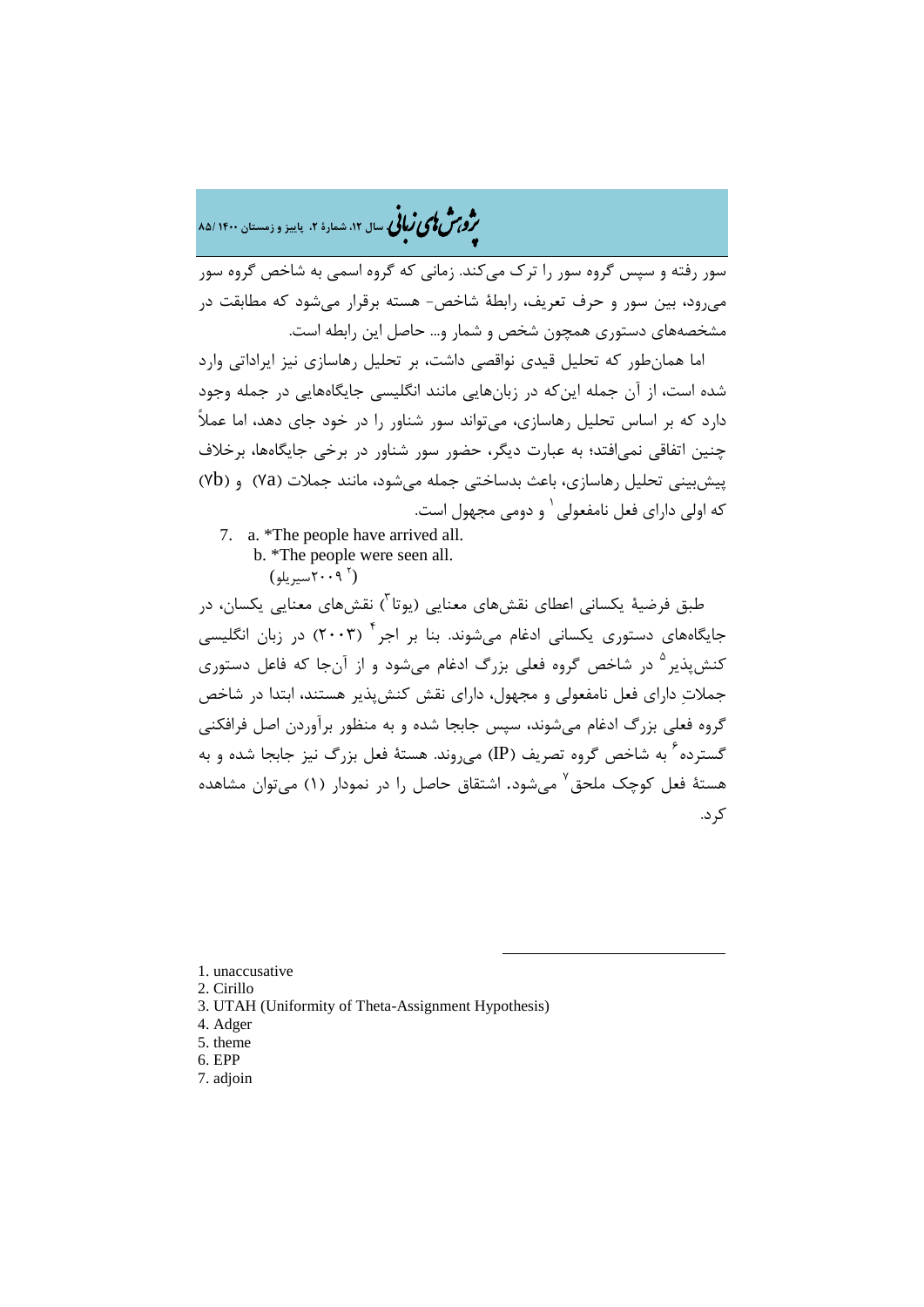**/86 جایگاه ادغام سور شناور «همه» در زبان فارسی**



نمودار ۱- نمودار درختی ساختهای نامفعولی و مجهول در زبان انگلیسی طبق رویکرد رهاسازي، سور شناور در جایگاههایی ظاهر میشود که گروه اسمی فاعل (یا مفعول) در آن ادغامشده یا از آن عبور میکند، به عبارت دیگر، سور شناور همیشه در مجاورت رد <sup>(</sup>/کپی <sup>۲</sup> به جامانده از جابجایی گروه اسمی فاعل (یا مفعول) قرار دارد. با توجه به نمودار (1) در جملات انگلیسی نامفعولی و مجهول بعد از جابجایی و الحاق هستۀ فعل بزرگ به هستۀ فعل کوچک، رد گروه اسمی فاعل بعد از فعل قرار می- گیرد، بنابراین در انگلیسی، سور شناور باید بتواند بعد از فعل نامفعولی یا مجهول قرار گیرد، اما مثالهاي (7) نشان میدهد که چنین جملاتی بدساخت هستند.

[با](#page-9-1)شکوویچ (2004) توزیع سور شناور را به گونهاي تبیین میکند که بدساختی جملاتی مانند (8. a) و (V. b) که پیشتر ایرادی بر تحلیل رهاسازی قلمداد می شد، اینک در همان چارچوب رهاسازي به سادگی تبیین میشود. تحلیل وي بر پایه رویکرد رهاسازي است، رویکردي که سور شناور را متصل به گروه اسمی در نظر میگیرد که هنگام جابجاییِ گروه اسمی رها شده و در کنار رد گروه اسـمیِ جا به جا شده، شناور میماند؛ اما وي بر خلاف پیشگامان این رویکرد که عقیده داشتند سور شناور حاصل یک جابجایی در ساخت حاوي سور غیرشناور است، ساختار حاوي سورشناور و غیرشناور را متفاوت دانسته و باز برخلاف پیشگامان رویکرد رهاسازي که معتقد بودند سور از همان ابتداي ادغامِ گروه اسمی، متصل به آن بوده است و توزیعهاي ممکن سور شناور (یا به عبارت دیگر جایگاههاي ممکنِ وقوع سور شناور در جمله) نشانگر جایگاه تمام ردهاي گروه اسمی فاعل در جمله است، باشکوویچ اعتقاد دارد که سور از ابتداي ادغام گروه اسمی فاعل یا مفعول، در کنار این گروه اسمی قرار ندارد، بلکه بعداً به آن اضافه میشود. باشکوویچ با توجه به نظرات چند تن از زبانشـناسان مخـتلف نتیجه

**.** 

<span id="page-9-1"></span><span id="page-9-0"></span>1. trace 2. copy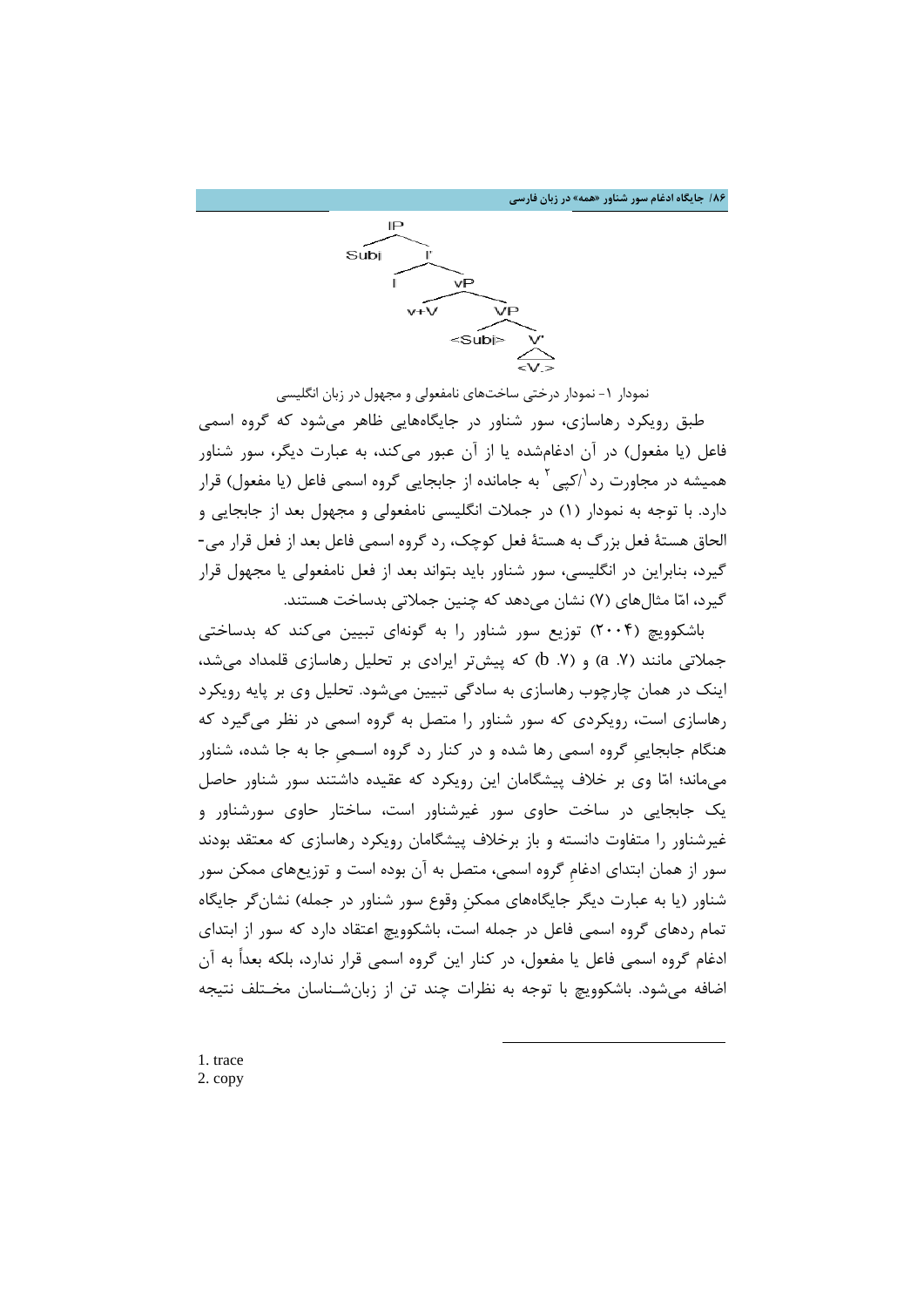# �ی زبا **، سال ،12 شمارة ،2 پاییز و زمستان 1400 87/** � �و ی �ش

میگیرد که سورهاي شناور مانند «all «افزودههایی به گروه اسمی محسوب میشوند و بعد از اینکه گروه اسمی جایگاه تتا را ترك کرد، به آن افزوده میشوند. وي در طرح این مدعا، ابتدا با استناد به اسپورتیش (1988) و بن مأمون (1999) سورهاي شناور را افزودههایی به گروه حرف تعریف معرفی میکند و سپس به چامسکی (1986) استناد میکند که افزودن افزوده به گروه اسمی در جایگاه تتا را مجاز نمیشمارد. وي سپس از لوبو ( ۱۹۸۸) چنین نقل میکند که افزودهها میتوانند به صورت غیر چرخهای p وارد ساختار جمله شوند. بنابراین به ادعاي باشکوویچ (2004) سورهاي شناوري که افزودهاي به گروه اسمی به شمار میروند، تا هنگامیکه گروه اسمی در جایگاه تتا قرار دارد، به آن افزوده نمیشوند و فقط بعد از جابجایی گروه اسمی از جایگاه تتا، به آن اضافه میگردند. به این ترتیب میتوان بدساختی جملاتی مانند (.7a (و (.7 b (را بهراحتی تبیین کرد: در این جملات همانطور که پیشتر اشاره شد فاعل دستوري داراي نقش کنشپذیر است و کنشپذیر نیز در انگلیسی در شاخص گروه فعلی بزرگ ادغام میشود، اما این جایگاه، جایگاه تتا است و به گفتۀ بوشکوویچ (2004) گروه اسمی فاعل در این جایگاه نمی تواند پذیرای سور شناور «all» باشد. بدساختی جملاتی چون (a.Y) و (b.Y) به این دلیل است که سور شناور «all «نمیتواند در جایگاهی که اصلاً حضور نداشته رها شده و شناور بماند. در بخش بعدي به بررسی سور شناور در زبان فارسی میپردازیم. **-3 سور شناور فارسی: رویکرد قیدي یا رهاسازي؟**

در این بخش به طور مختصر به مقایسۀ دو رویکرد رقیب قیدي و رهاسازي در تحلیل سور شناور فارسی میپردازیم. ابتدا با رویکرد قیدي شروع میکنیم. آنچه حامیان رویکرد قیدي سور شناور را به باور قید بودن سور شناور سوق میدهد، توزیع یکسان قیدهاي جمله و سور شناور در زبانهایی مانند انگلیسی است که پیشتر به آن اشاره شد. این یکسانی جایگاه سورهاي شناور با جایگاه قیدها را در مثالهاي (8) و (9) بررسی میکنیم. در جملههاي (.8الف) و (.9الف) و نیز در جملههاي (.8ب) و (.9ب) جایگاه خطی قید «معمولاً» با سور شناور یکسان است، اما مقایسۀ جملۀ خوشساخت

**.** 

<span id="page-10-1"></span><span id="page-10-0"></span>1. Lebeaux 2. acyclically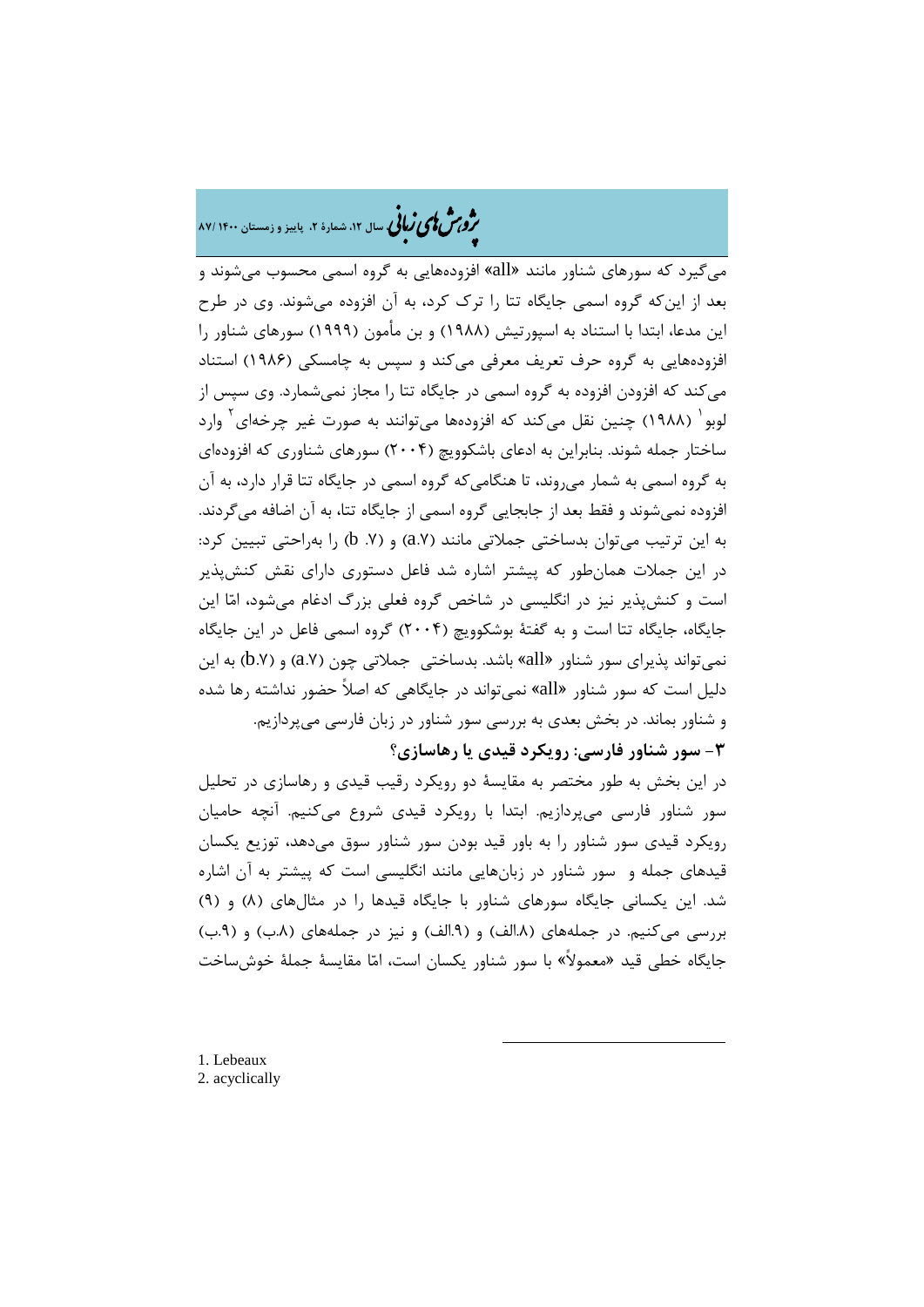**/88 جایگاه ادغام سور شناور «همه» در زبان فارسی**

(.8 پ) و جملۀ بدساخت (.9 پ) نشان میدهد که حداقل یک جایگاه براي قید «معمولاً» وجود دارد که نمیتواند سور شناور «همه» را در خود جاي دهد. .۸ الف. براي ناهار بچهها معمولاً ساندویچ میخورند. ب. براي ناهار بچهها ساندویچ میخورند معمولا.ً پ. معمولاً براي ناهار بچهها ساندویچ میخورند. .۹ الف. براي ناهار بچهها همه ساندویچ میخورند. ب. براي ناهار بچهها ساندویچ میخورند همه. پ. \*همه<sup>i</sup> براي ناهار بچهها<sup>i</sup> ساندویچ میخورند.

با توجه به مثالهاي بالا نمیتوان جایگاه سور شناور و قیدها را در فارسی کاملاً یکسان دانست. افزون بر این، در فارسی نیز مانند بسیاري از زبانها، بین سور شناور و گروه حرف تعریف مرتبطش از نظر شخص و شمار مطـابقت وجود دارد. این مطـابقت را می- توان در مثالهاي زیر مشاهده نمود.

- .۱۰الف. بچهها همه**شان/** همه به سینما رفتند.
- ب. \*بچهها همهام/ همهات/ همهاش/ همهمان/ همهتان به سینما رفتند.
	- .۱۱الف. ما همه**مان/** همه خسته بودیم.

ب. \*ما همهام/ همهات/ همهاش/ همهتان/ همهشان خسته بودیم.

رویکرد قیدي قادر به توضیح مطابقت مشاهده شده در مثالهاي بالا بین سور شناور و گروه حرف تعریف مرتبطش نیست، این در حالی است که در رویکرد رقیب (رهاسازي) توضیحاتی از سوي زبانشناسانی مانند شلونسکی (1991) ارائه شده است که به علت محدودیت حجم مقاله، پرداختن به آن در این مقاله مقدور نیست.

همانطور که در بخش پیش اشاره شد، در رویکرد رهاسازي اعتقاد بر این است که سورهاي شناور مربوط به گروههاي حرف تعریف، مانند «همه»، در کنار گروه حرف تعریف ادغام میگردند و سپس گروه حرف تعریف، سور را در همانجا رها کرده و جابجا میشود، و بدین ترتیب سور، شناور میماند. در تحلیل مقالۀ حاضر نیز از همین رویکرد (رویکرد رهاسازي) پیروي شده است.

با تأکیدي دوباره بر تفاوت ساختاري ساختهاي حاوي سور شناور و سور غیر شناور بهتصریح باشکوویچ (2004)، در بخش بعدي به دنبال بررسی جایگاه ادغام سور شناور هستیم و بررسی ساختار نحوي ساختهاي حاوي سور غیر شناور را به مقالات دیگري موکول مے نماییم.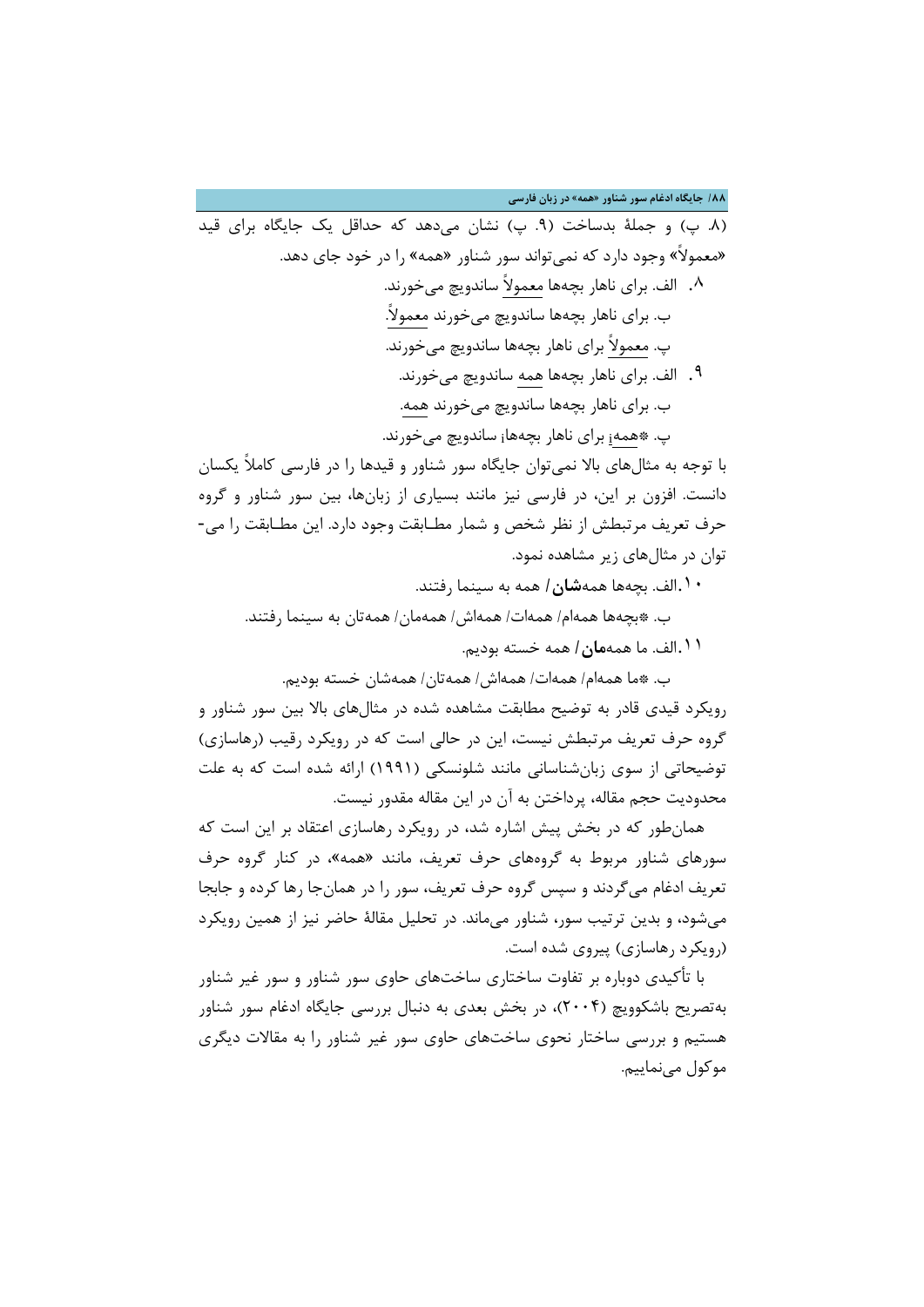�ی زبا **، سال ،12 شمارة ،2 پاییز و زمستان 1400 89/** � �و ی �ش

**-4 ممنوعیت افزوده شدن سور به گروه حرف تعریف در جایگاه تتا** پیشتر به نظر باشکوویچ (2004) مبنی بر ممنوعیت افزوده شدن سور به گروه حرف تعریف در جایگاه تتا اشارهاي کردیم. اینک این نظر را در مورد سور عمومی «همه» در فارسی به بوتۀ آزمایش میسپاریم و شواهدي از فارسی معرفی میکنیم که نظر باشکوویچ را تأیید مینمایند. شاهد اول الگوي نوایی جملات فارسی است و شاهد دوم، تداخل گستره نفی و گستره سور شناور «همه».

**-4-1 سور شناور و الگوي نوایی جملات فارسی**

کهنمویی پور (۲۰۰۹) عقیده دارد در یک حوزهٔ تکیه <sup>۱</sup>[،](#page-12-0) تکیه روی اولین عنصر در ترتیب خطی عناصر موجود در این حوزه قرار میگیرد. کهنموییپور (2017) حوزة تکیۀ اصلی جملۀ بینشان را گروه فعلی کوچک میداند و از این رو تکیۀ اصلی جمله را تعیینکنندة مرز گروه فعلی کوچک معرفی میکند. لازم به ذکر است که در این بحث به تکیۀ مربوط به ساختار اطلاعی ٔ جمله پرداخته نمیشود و جملات مورد بررسی، جملاتی خارج از بافت هستند. در مثالهاي زیر از کهنموییپور (2009)، عناصر حامل تکیۀ اصلی با خطی در زیرشان مشخص شدهاند.

.[۱۲](#page-12-1)الف. علی [ خورد ]. ب. علی [ میخورد ]. پ. علی [ غذا خورد ]. ت. علی [ خوب غذا خورد ]. (کهنمویی پور ۲۰۰۹: ۷۵)

به گفتۀ کهنموییپور (2017) تکیۀ اصلی این جملهها مرز گروه فعلی کوچک را نشان میدهد. همانطور که در (.12 ت) مشاهده میکنیم هرگاه جملۀ بینشان حاوي قید حالت<sup>۲</sup> باشد، این قید با دربرداشتن تکیۀ اصلی جمله، در مرز گروه فعلی کوچک قرار میگیرد که با پیشنهاد کریمی (2005) در مورد جایگاه این نوع قید در ساختار جمله نیز همخوانی دارد چراکه کریمی قید حالت را افزودهاي به گروه فعلی کوچک میداند. بنابراین در جملات بینشان، مکان قید حالت، براي پی بردن به عناصر درون گروه فعلی کوچک و عناصر خارج از آن، میتواند ابزار مناسبی باشد. در همین راستا و در بررسی

**.** 

- <span id="page-12-0"></span>[1.](#page-12-2) stress
- <span id="page-12-1"></span>2. Information structure
- <span id="page-12-2"></span>3. Manner adverb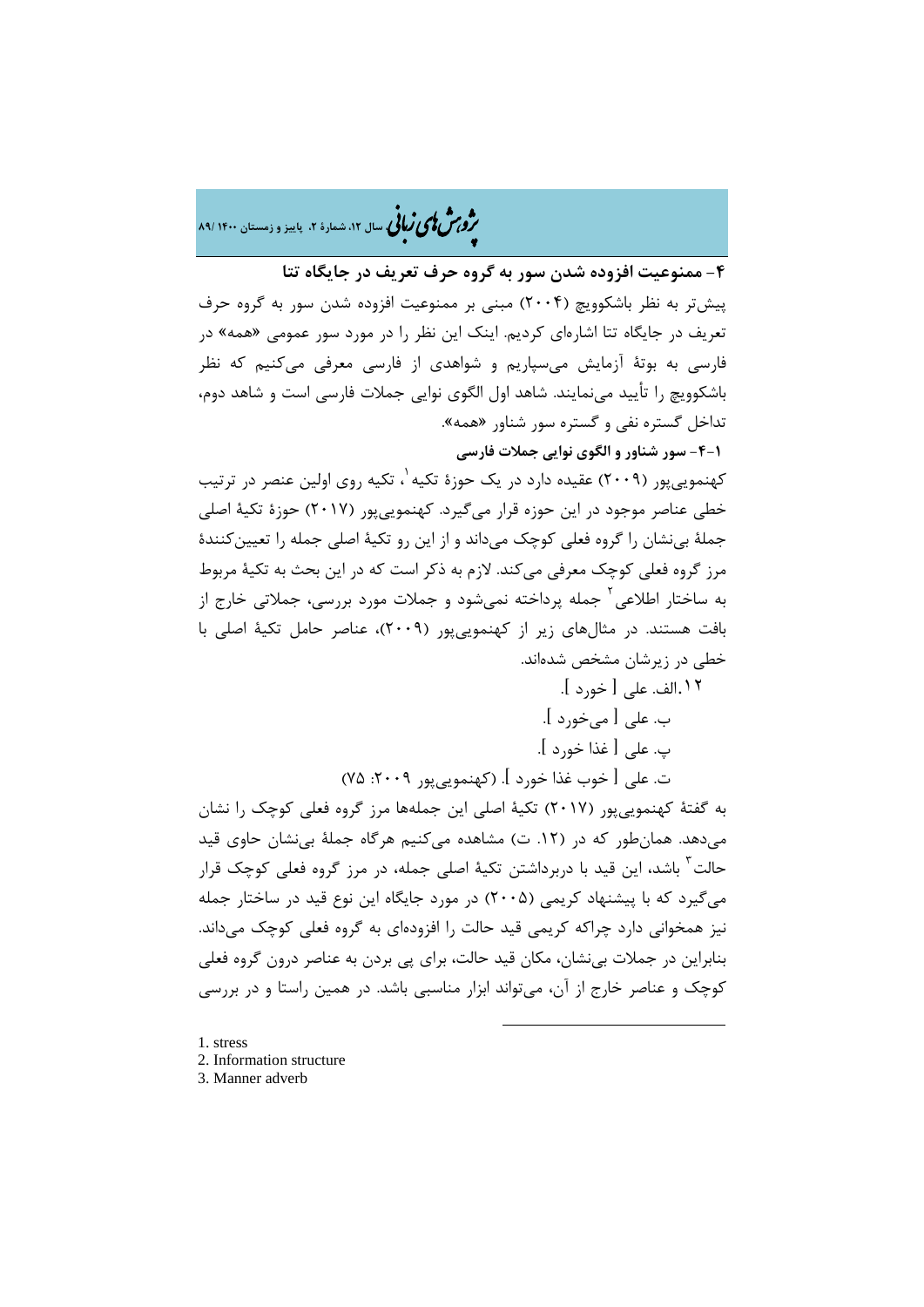**/90 جایگاه ادغام سور شناور «همه» در زبان فارسی**

جایگاه سور شناور «همه» و اطلاع از اینکه سور شناور خارج از گروه فعلی کوچک قرار دارد یا نه نیز میتوانیم از قید حالت استفاده کنیم. براي این منظور از میان جملات حاوي توزیعهاي گوناگون سور شناور، جمله بینشان را برگزیده و در آن، مکان سور شناور را نسبت به قید حالت بررسی مینماییم. قبل از آن، مجدداً این نکته را یادآور میشویم که بر اساس باشکوویچ (2004) ساختهاي حاوي سور شناور و ساختهاي حاوي سور غیر شناور، از زیرساختی یکسان برخوردار نبوده و هرکدام ساختاري مستقل از دیگري دارد. بنابراین ساختهاي حاوي سور شناور، حالت نشاندار ساختهاي حاوي سور غیر شناور محسوب نمیگردند.

مثال (13) شامل جملاتی با توزیع گوناگون سور شناور است. از میان این جملات، جمله (.13 الف) به قضاوت اهل زبان نسبت به بقیه جملات بینشان است. بنابراین براي پی بردن به جایگاه سور شناور «همه» نسبت به قید حالت «خوب»، همین جمله را مبنا قرار داده و با توجه به کهنموییپور (2017) که در جمله بینشان قید حالت را مرز گروه فعلی میداند، سور شناور «همه» را خارج از گروه فعلی کوچک که با مرز قید حالت «خوب» مشخصشده، مییابیم. یعنی در جملهاي که از نظر اطلاعی بینشان است، مکان سور شناور «همه» خارج از گروه فعلی کوچک است. و این خارج بودن از vP نیز به خاطر جابجایی نیست چراکه در جمله بینشان، سور شناور «همه» انگیزهاي اطلاعی براي جابجایی ندارد، و این بدین معنی است که سور شناور «همه» در شاخص vP ، که جایگاهی درون vP است، قرار نداشته و در آن جایگاه ادغام نشده است. و این تأییدي است بر نظر باشکوویچ (2004) که عقیده دارد سور شناور عمومی، خارج از جایگاه تتا، به DP افزوده میشود.

.۱۳الف. بچهها همه خوب غذا خوردند.

ب. بچهها خوب همه غذا خوردند.

پ. بچهها خوب غذا خوردند همه.

در مثال (13) فاعل داراي نقش کنشگر بوده و جایگاه ادغام آن بهعنوان موضوع ، شاخص گروه فعلی کوچک است. حال در ادامه و با استفاده از مثال (14) نشان [1](#page-13-0) بیرونی میدهیم این موضوع در مورد فاعل جملات نامفعولی نیز صدق میکند. فعل جملات 2 (14)، یعنی «مردند»، فعلی نامفعولی است و فاعل آن، بهعنوان موضوع درونی ، درون

**.** 

<span id="page-13-0"></span>[1.](#page-13-1) external argument

<span id="page-13-1"></span><sup>2.</sup> internal argument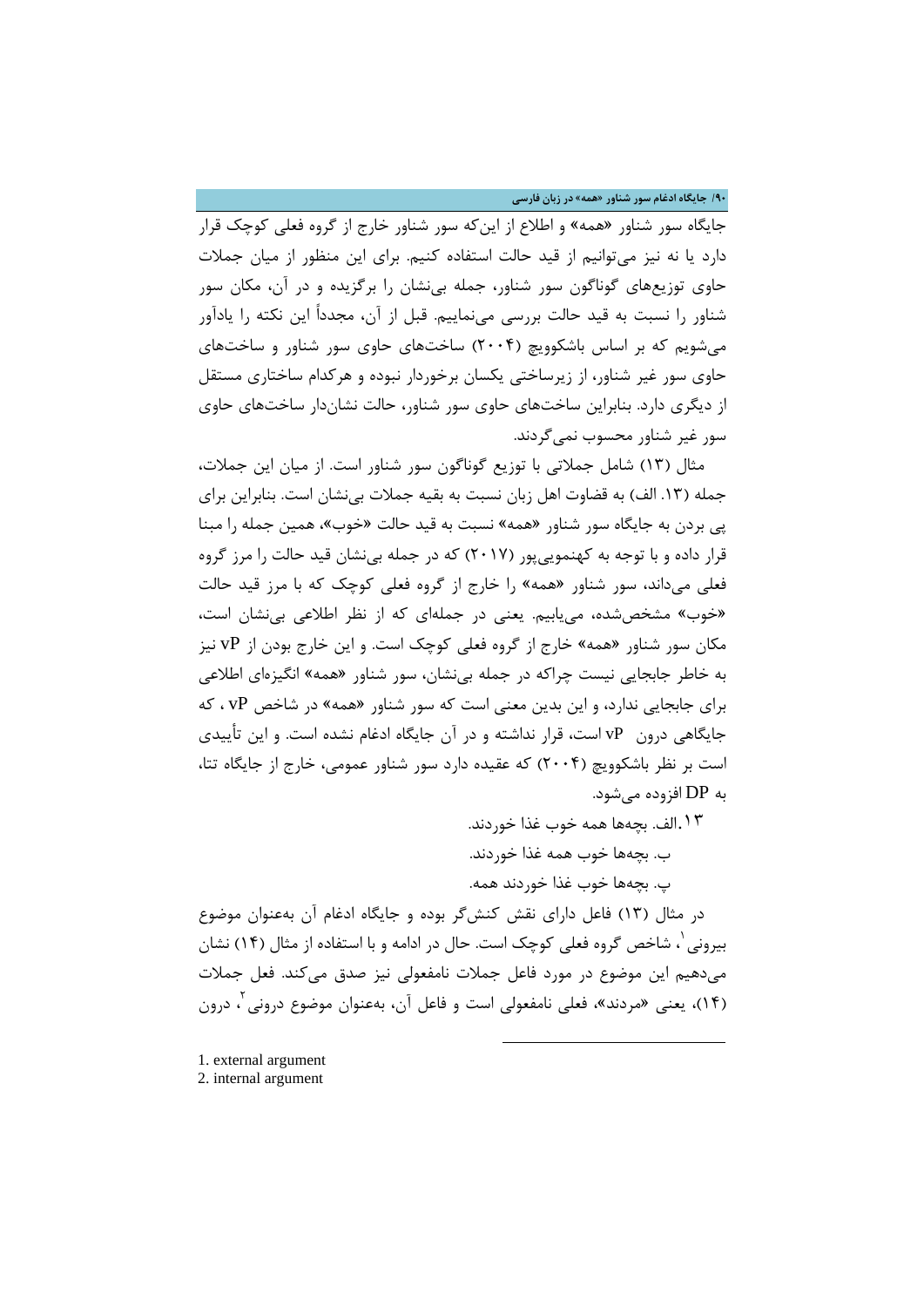�ی زبا **، سال ،12 شمارة ،2 پاییز و زمستان 1400 91/** � �و ی �ش

گروه فعلی بزرگ ادغام میشود که آن نیز خود درون گروه فعلی کوچک است. سپس این موضوع درونی، جابجا شده و به جایگاه روساختی خود در شاخص TP میرود. در این مثال نیز از میان جملات داراي سور شناور، فارسیزبانان جملۀ (.14الف) را بهعنوان جملۀ بینشان برمیگزینند. در این جمله، سور شناور خارج از گروه فعلی کوچک (که محدودهاش با قید حامل تکیۀ اصلی «سریع» مشخص میشود) و به طریق اولی خارج از گروه فعلی بزرگ که محل ادغام موضوع بیرونی است، قرار دارد.

.۱۴الف. موشها همه سریع مردند.

ب. موشها سریع همه مردند.

پ. موشها سریع مردند همه.

در این زیر بخش نشان دادیم که مطابق با پیشنهاد بوشکوویچ، در فارسی نیز سور شناور عمومی مرتبط با فاعل (چه بهعنوان موضوع بیرونی و چه بهعنوان موضوع درونی)، خارج از جایگاه ادغام تتا، وارد اشتقاق میشود، به این صورت که پس از جابجایی گروه حرف تعریف از جایگاه تتا، به آن اضافه میشود.

**-4-2 تداخل گستره نفی و سور شناور «همه»**

در تأیید ممنوعیتی که باشکوویچ (2004) در افزوده شدن سور شناور به گروه حرف تعریف در جایگاه تتا قائل میشود، علاوه بر الگوي نوایی جملات بینشان، شاهد دیگري را نیز میتوان به یاري طلبید و آن مربوط به تداخل گسترة سور شناور «همه» و گسترة عملگر نفی است. در جملات منفی حاوي سور شناور «همه» معمولاً با ابهام مواجه هستیم: ابهامی که حاصل دو خوانش است که در یکی گسترة نفی وسیعتر است و «همه» را در خود جاي میدهد و در خوانش دیگر، برعکس، وسعت گسترة «همه» بیشتر است و نفی را در برمیگیرد؛ اما چنانکه در زیر بخش (4-2-2) بهتفصیل بحث خواهد شد، این تداخل گستره زمانی رخ میدهد که عنصر نفی جمله حامل تکیه اصلی جمله باشد. ولی چنانچه تکیه روي عنصر دیگري غیر از نفی قرار گیرد، این ابهام از بین رفته و جمله تنها یک خوانش پیدا میکند و آن خوانشی است که ناشی از بزرگتر بودن گستره «همه» نسبت به گستره نفی است. یعنی در جملاتی که تکیه بر روي عنصر نفی قرار ندارد، نفی همواره تحت گستره و بنابراین تحت سازهفرمانی سور شناور «همه» قرار میگیرد. بنابراین در جملاتی از این دست، با دانستن جایگاه فرافکن نفی، میتوان به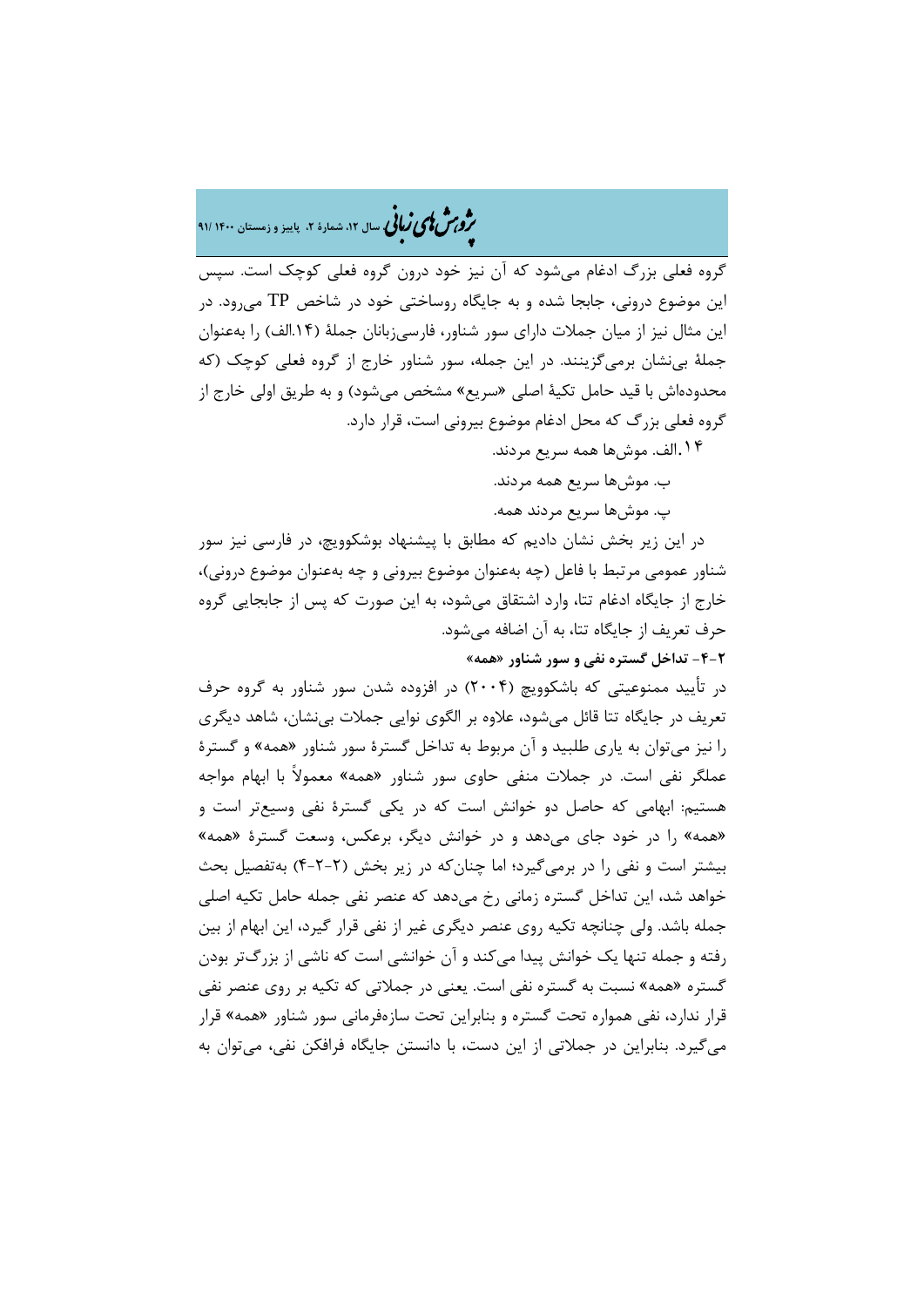**/92 جایگاه ادغام سور شناور «همه» در زبان فارسی**

جایگاه نسبی سور شناور «همه» نیز پی برد. براي این منظور، در زیر بخش (1-2-4) به تعیین جایگاه فرافکن نفی پرداخته و سپس در زیر بخش (2-2-4)، با استفاده از جملات تکخوانشی حاوي سور شناور «همه» و نفی، جایگاه «همه» را نسبت به فرافکن نفی تعیین مینماییم، و بعد با توجه به جایگاه فرافکن نفی نسبت به vP، نشان میدهیم سور شناور «همه» خارج از جایگاه ادغام موضوع بیرونی، یعنی شاخص vP، وارد اشتقاق جمله میشود، در ادامه همین زیر بخش با استفاده از نشانه «را» نشان میدهیم، سور شناور «همه» چنانچه نقش مفعولی نیز داشته باشد، خارج از جایگاه ادغام موضوع درونی، یعنی متمم گروه فعلی بزرگ، وارد اشتقاق میگردد.

**-4-2-1 جایگاه نفی در ساختار جملات فارسی**

در مورد جایگاه نفی در فارسی دو دیدگاه عمده وجود دارد: گروهی از زبانشناسان ازجمله کریمی (2000)، کواك و درزي (2006)، انوشه (1387) معتقدند گروه نفی فارسی بر فراز گروه فعلی کوچک جاي دارد، گروهی دیگر نیز چون طالقانی (2006) و انوشه (1396) جایگاه گروه نفی را بر فراز گروه زمان میدانند. در این مقاله مجال نقد و بررسی تکتک استدلالهاي منتهی به هر یک از این دیدگاهها وجود ندارد، بنابراین تنها به ارائه شواهد خود در حمایت از نظر گروه اول که گروه نفی را بر فراز گروه فعلی کوچک در نظر میگیرند، بسنده کرده، و در ادامۀ تحلیل خود نیز از همین دیدگاه پیروي مینماییم.

ابتدا با تداخل گسترة نفی و فروقیدهاي متصل به گروه فعلی کوچک و فراقیدهاي متصل به گروه زمان، بهعنوان شاهد اول، آغاز میکنیم. کریمی (2005) به پیروي از چینکوئه <sup>(</sup> (۱۹۹۹) قیدهای فارسی را به دو گروه فراقید <sup>۲</sup> و فروقید <sup>۳</sup> تقسیم میiماید و قیدهای گوینده محو<sub>د</sub> <sup>۲</sup> چون «متأسفانه» را در دستهٔ فراقیدها و قیدهای حالت مانند «هوشمندانه» را در زمرة فروقیدها قرار میدهد. در جملۀ منفی زیر هم فراقید و هم فروقید داریم.

.[۱۵](#page-15-3)متأسفانه مریم هوشمندانه عمل نکرد. در جملۀ بالا، فروقید «هوشمندانه» درون گسترة نفی قرار دارد، درحالیکه گسترة نفی، فراقید «متأسفانه» را در برنمیگیرد. بنابراین گروه نفی باید جایگاهی بین فروقید و

1

- <span id="page-15-0"></span>1. Cinque
- <span id="page-15-1"></span>2. high adverb
- <span id="page-15-2"></span>3. low adverb
- <span id="page-15-3"></span>4. Speake- oriented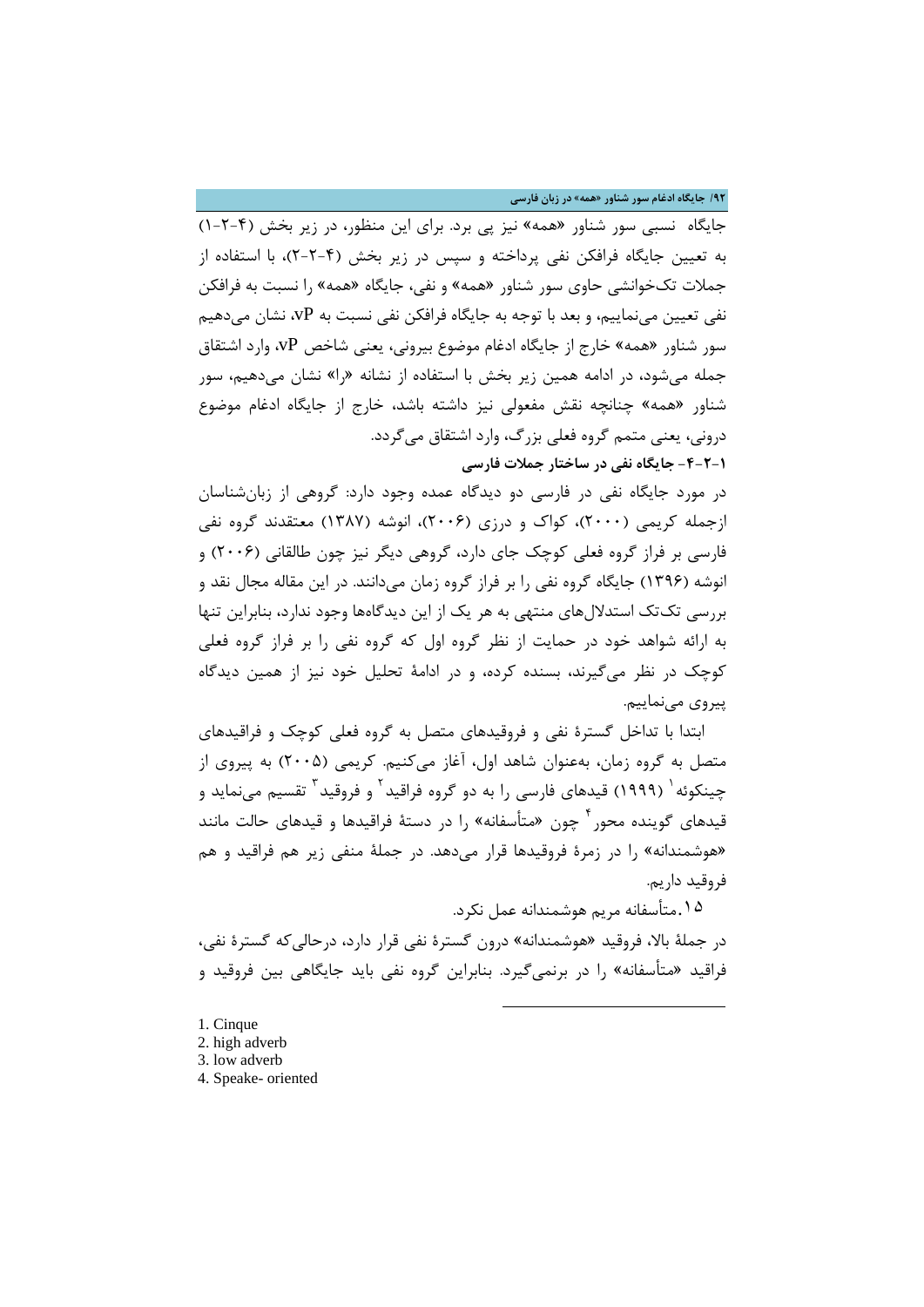�ی زبا **، سال ،12 شمارة ،2 پاییز و زمستان 1400 93/** � �و ی �ش

فراقید را در ساختار جمله اشغال کند. بنا بر جایگاهی که کریمی (2005) براي فروقیدها پیشنهاد میکند، فروقید «هوشمندانه» به گروه فعلی کوچک متصل است. قید گوینده محور «متأسفانه» نیز به گروه زمان وصل است. بر این اساس، گروه نفی مابین گروه فعلی کوچک و گروه زمان قرار دارد.

شاهد دیگري که درسـتی جایگـاه گروه نفی بر فراز گروه فعلی کوچـک را تأیید میکند، گروههاي مصدري است. صادقی (1396) در بحث مربوط به گروههاي مصدري فارسی<sup>(۲)</sup>، تصریح میکند که این گروهها از دو بخش فعلی و اسمی تشکیل شدهاند و بخش فعلی این گروهها، حداکثر تا فرافکن زمان را شامل میشود و گروه زمان در آن جاي نمیگیرد، به این علت که هستۀ گروههاي مصدري پذیراي زمان و شخص و شمار که جزو مشخصههاي هستۀ زمان است، نیست. همچنین استفاده از قیدهاي موسوم به فراقید، که به گروه زمان افزوده میشوند و نشانگر مرز گروه زمان هستند (مانند قیدهاي گوینده محوري چون خوشبختانه)، در گروههاي مصدري باعث بدساختی این گروهها میشوند، که میتوان آن را در مثال (16) مشاهده نمود. .۱۶\* خوشبختانه هر روز ورزش کردن

از این رو صادقی نتیجه میگیرد که فرافکنهاي موجود در گروههاي مصدري، فرافکن- هایی پایینتر از گروه زمان هستند. از آنجا که نفی سطح جمله را نیز میتوان در گروه- هاي مصدري به کار برد (مانند مثال (17))، بنابراین گروه نفی باید پایینتر از گروه زمان قرار داشته باشد.

.۱۷ الف. کار نکردن در روزهاي تعطیل

ب. با عجله غذا نخوردن مینا

بنا بر شواهدي که در این زیر بخش ارائه شد، دیدگاهی را که گروه نفی را پایینتر از گروه زمان و بر فراز گروه فعلی کوچک قرار میدهد برگزیده و در ادامه از همین دیدگاه پیروي مینماییم.

**-4-2-2 ورود «همه» به ساختار جمله، بالاتر از جایگاه تتا**

پس از تعیین جایگاه نفی در زیر بخش پیشین، اینک در این زیر بخش با دانستن جایگاه نفی، و با استفاده از تداخل گستره نفی و «همه» در جملات منفی، به تعیین جایگاه ادغام «همه» میپردازیم. براي این منظور نیاز به جملاتی داریم که در آنها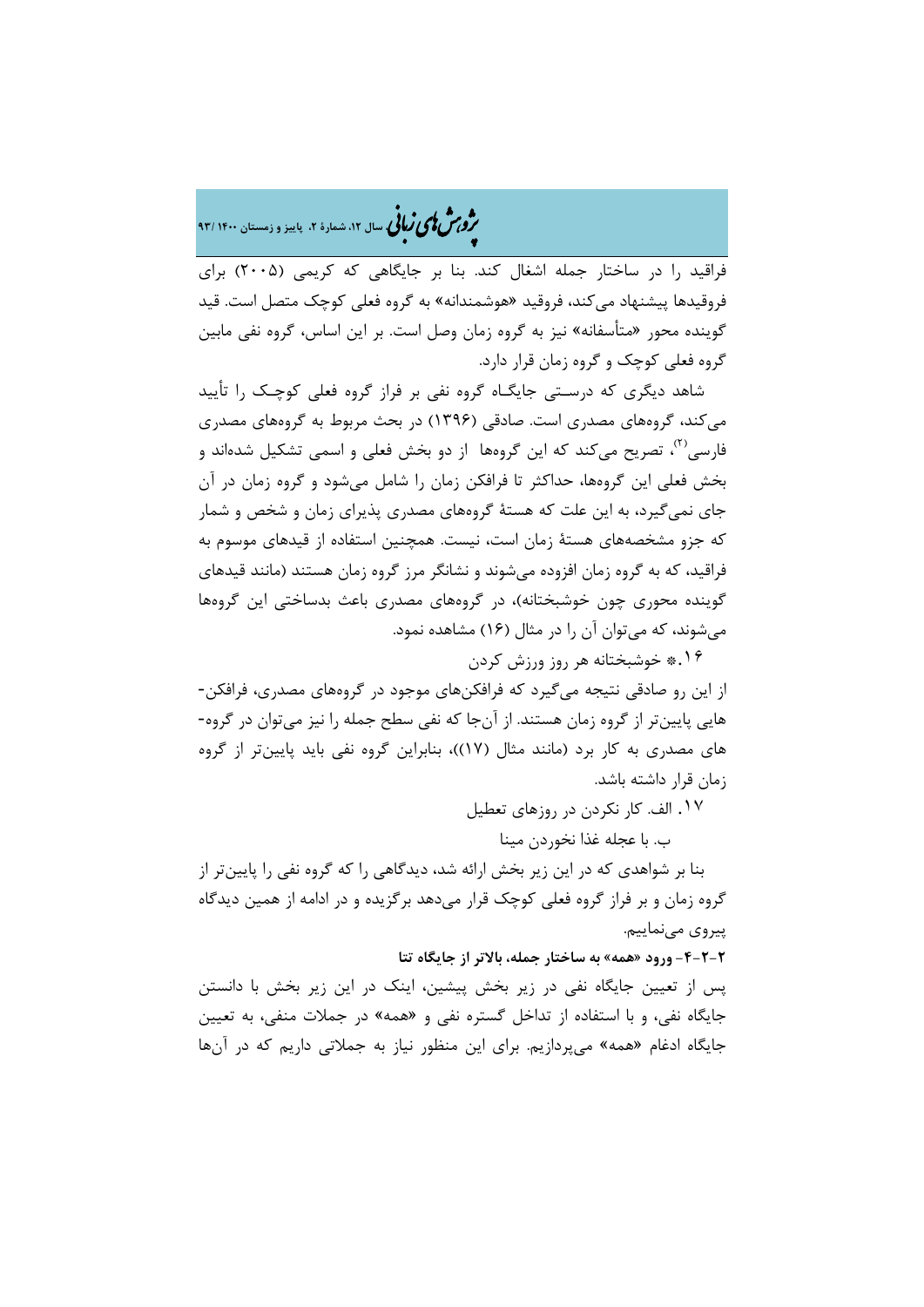**/94 جایگاه ادغام سور شناور «همه» در زبان فارسی**

جایگاه نفی و سور شناور «همه» نسبت به هم ثابت باشد و این یعنی وسعت گستره آن- ها نسبت به هم تغییر نکند و این نیز به معنی عدم وجود ابهام سور در این جملههاست؛ این در حالی است که بسیاري از جملات منفی حاوي سور شناور «همه»، مانند جمله (18)، داراي ابهام بوده و از دو خوانش برخوردارند. خوانشهاي متفاوت جمله (18) را میتوان در (19) مشاهده کرد.

> .۱۸بچهها همه به بازار نرفتند. .۱۹الف. این طور نیست که بچهها همه به بازار رفتند. **نفی > همه** (= بعضی از بچهها به بازار رفتند و بعضیها نرفتند.) ب. هیچ یک از بچهها به بازار نرفتند. **همه > نفی**

براي یافتن جملهاي بدون ابهام، لازم است منشأ ابهام در جملاتی چون (18) را بشناسیم. ابهام سور زمانی اتفاق میافتد که جمله بیش از یک عملگر داشته باشد و گسترة آنها نسبت به هم متغیر باشد. در جملات منفی حاوي سور شناور «همه» نیز زمانی که با ابهام روبرو میشویم، این ابهام حاصل متغیر بودن گستره عملگر نفی و سور شناور «همه» نسبت به هم است، و این متغیر بودن گسترهها نیز در نتیجۀ جابجایی یکی از این عنصرها (نفی و سور شناور) نسبت به دیگري به وجود میآید. اما آنچه جابجا میشود، کدام عنصر است و چه انگیزهاي باعث جابجایی آن میشود؟

در جملاتی مانند (.20 الف) به گفته بیجنخان (1392)، تکیه بر روي «به بازار» قرار دارد، اما در جمله (.20 ب) این عنصر نفی است که حامل تکیه کانونی است. وي به نقل از کهنموییپور (۲۰۰۳: ۳۰۶) اضافه میکند که تکواژ نفی، یک عنصر کانونیشده <sup>۱</sup> است، و او همین را دلیل حمل تکیه اصلی جمله منفی توسط تکواژ نفی میداند.

> .[۲۰](#page-17-0)الف. علی به بازار رفت. (بیجنخان :1392 78) ب. علی به بازار نـرفت. (بیجنخان :1392 79)

> > $\overline{a}$

بر پایه قاعدهاي که بیجنخان (1392) در مورد تکواژ نفی در جملات منفی بیان میکند، در جمله (18) نیز تکواژ نفی، عنصر کانونی بوده و حامل تکیه اصلی جمله است. و این میتواند انگیزهاي براي جابجایی عنصر نفی بوده و آن را به جایگاهی جابجا کند که گسترهاي بزرگتر از «همه» بگیرد. اگر این فرض درست باشد، انتظار میرود در جملاتی که تکواژ نفی، عنصر کانونی نیست، ابهامی وجود نداشته و تنها خوانش موجود،

<span id="page-17-0"></span>1. focused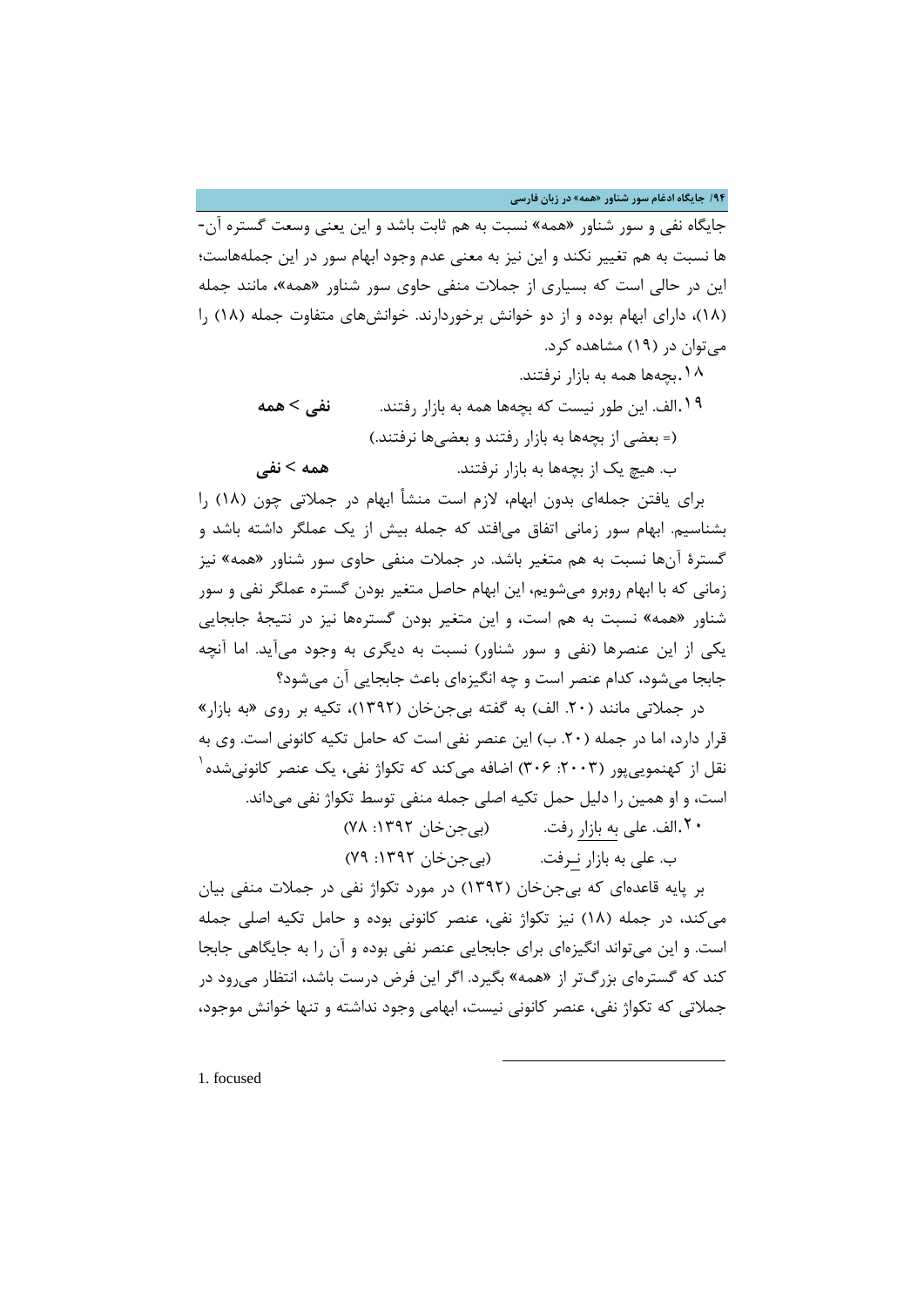�ی زبا **، سال ،12 شمارة ،2 پاییز و زمستان 1400 95/** � �و ی �ش

خوانش حاصل از بزرگی گستره سور شناور «همه» نسبت به نفی باشد. عدم وجود ابهام در جملاتی مانند (.21 ب) نیز مؤید همین مطلب است.

.۲۱الف. بچهها همه کجا نرفتند؟

ب. بچهها همه هیچ جا نرفتند**. همه > نفی**

جمله (.21 ب) برخلاف جمله (18) بدون ابهام بوده و تنها از یک خوانش برخوردار است. این جمله فاقد خوانشی است که به سبب بزرگی گستره نفی نسبت به «همه» و سازهفرمانی نفی بر سور شناور «همه» در جملاتی مانند (18) حاصل میشود. با بررسی تکیه کانونی جمله (.21 ب) نیز، تکیه را بر روي عنصري غیر از نفی مییابیم. و این مطابق با پیشبینی مطرحشده در سطور پیشین و تأییدي بر جابجایی عنصر نفی و ایجاد ابهام در جملاتی مانند (18) است.

در بررسی تکیه کانونی جمله (.21 ب) نیز ابتدا محل تکیه کانونی (.21 الف) را بر اساس بیجنخان (1392) تعیین کرده و سپس با بهکارگیري روش پرسش/پاسخ 1 (1998) تکیه کانونی (.21 ب) را مییابیم. بیجنخان (1392) در مورد جمله (22) توضیح می- دهد که با وجود منفی بودن فعل، تکیه اصلی بر روي تکواژ نفی قرار نگرفته و این پرسشواژه است که تکیه کانونی میگیرد. بر همین اساس، تکیه کانونی جمله (.21 الف) نیز بر روي پرسشواژة «کجا» قرار دارد.

.[۲۲](#page-18-0)علی کجا نرفت؟ (بیجنخان :1392 82)

زوبیزارتا (1998) نیز براي تعیین محل تکیه کانونی، روش پرسش/ پاسخ را به کار می- گیرد، با این توضیح که کلمهاي که در جواب پرسشواژه ذکر شده و به عبارتی جایگزین پرسواژه میشود، حامل تکیه کانونی جمله است. به این ترتیب در جمله (.21 ب) نیز تکیه اصلی بر روي پاسخ پرسشواژة «کجا»، یعنی بر روي «هیججا» قرار میگیرد و این بدین معنی است که در این جملۀ بدون ابهام، همانطور که گفته شد، کانون، عنصر دیگري غیر از نفی است.

بنابراین براي تعیین جایگاه ادغام سور شناور «همه»، از جملات بدون ابهامی مانند (.21 ب) که عنصر نفی در آنها کانون جمله نیست، استفاده میکنیم، چراکه در این جملات به دلیل عدم جابجایی نفی به انگیزه کانونی، تنها خوانشی را داریم که از بزرگی گستره

 $\overline{a}$ 

<span id="page-18-0"></span>1. Zubizarreta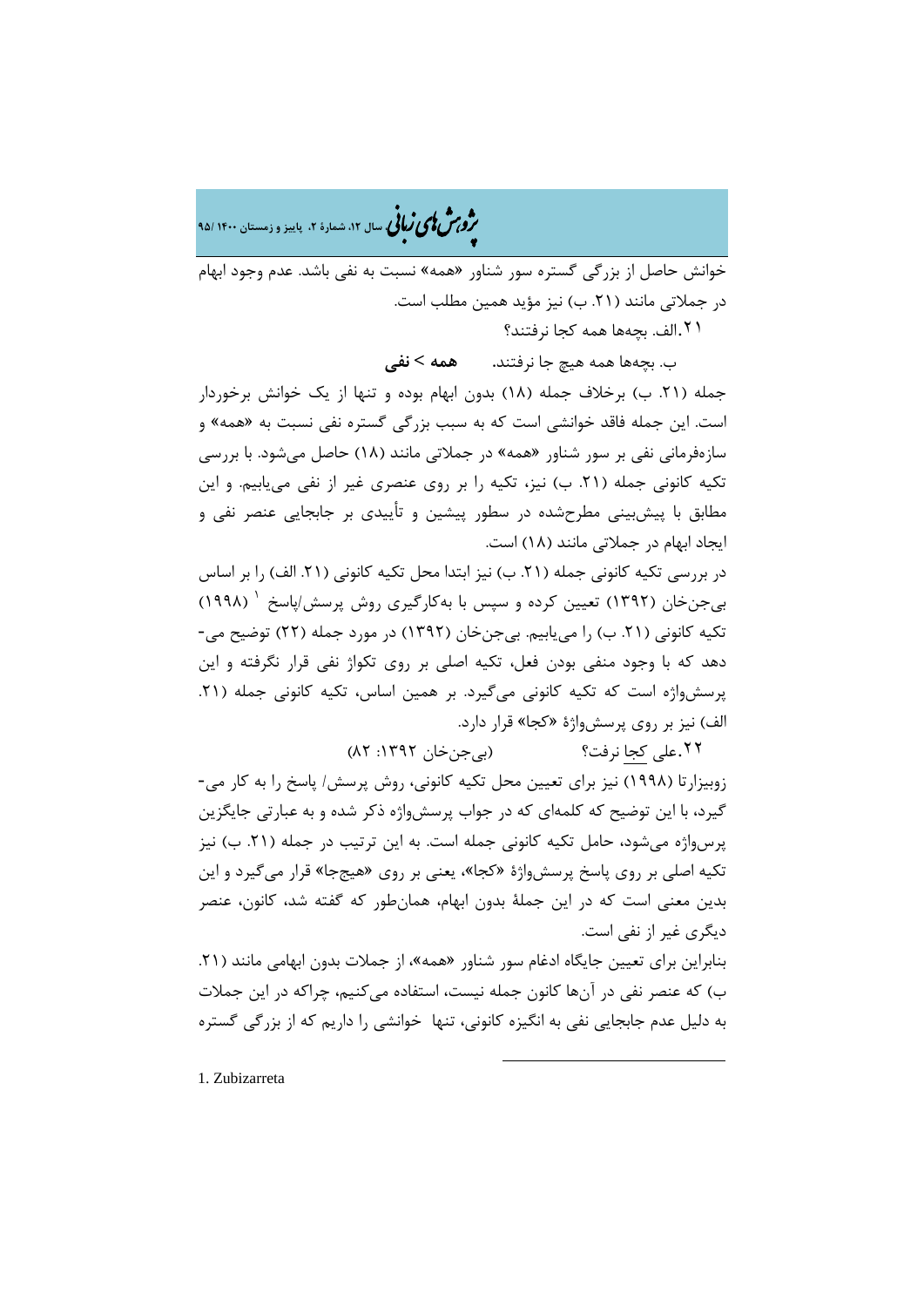**/96 جایگاه ادغام سور شناور «همه» در زبان فارسی**

سور شناور «همه» نسبت به نفی به دست میآید. و این نشانگر این است که، نفی، که خود بر فراز vP قرار دارد، در طول اشتقاق، همواره در درون گستره سور شناور «همه» میماند و «همه» (چه خود و چه رد/کپیهاي آن) هرگز تحت سازهفرمانی نفی قرار نمیگیرد، و از آنجا که شاخص vP تحت سازهفرمانی نفی قرار دارد، میتوان نتیجه گرفت که «همه» هرگز در هیچ مرحلهاي از اشتقاق در شاخص vP قرار نمیگیرد، و این یعنی سور شناور «همه» در این جایگاه که جایگاه تتا براي موضوع بیرونی است، ادغام نمیشود.

تا به اینجا در مورد جایگاه ادغام سور شناوري بحث نمودیم که گروه حرف تعریف مرتبطش فاعل جمله بود، اکنون نشان میدهیم نتیجهاي که به دست آمد در مورد سور شناور مرتبط با مفعول جمله، مانند مثالهاي (23)، نیز صدق میکند؛ یعنی سور شناور «همه»، در جایگاه ادغام مفعول (جایگاه کنشپذیر) نیز ادغام نمیشود.

.۲۳ الف. مریم شکلاتها را همه را خورد.

ب. مریم شکلاتها را خورد همه را.

در تحلیل کریمی (2005) در فارسی، مفعول یا همان موضوع درونی بهعنوان متمم فعل بزرگ وارد اشتقاق میشود و در صورت مشخص ی بودن، جابجا شده به شاخص گروه فعلی کوچک می رود و در جریان این جابجایی نشانۀ «را» میپذیرد.<sup>(۱۰</sup> لازم به تأکید است که مفعول قبل از جابجایی و بهعنوان متمم فعل بزرگ، فاقد این نشانه است، پس اگر «همه» در جایگاه متمم فعل بزرگ شناور شود، باید بدون نشانۀ «را» ظاهر گردد؛ اما چنین حالتی، همانطور که در مثال (.24 الف) مشاهده میشود، منجر به بدساختی جمله میگردد، و این بدین معنی است که «همه» نمیتواند در جایگاه متمم فعل بزرگ شناور گردد. این در حالی است که همین جمله با افزودن «را» به سور شناور «همه» در مثال (.24 ب) خوشساخت میشود. از این مثالها چنین برمیآید که سور «همه» هرگز در جایگاه متمم فعل بزرگ (که جایگاه کنشپذیر است) قرار نمی- گیرد که بتواند در این جایگاه و بدون نشانه «را» شناور گردد. .[۲۴](#page-19-0)الف. \*مریم شکلاتها را همه خورد.

ب. مریم شکلاتها را همه را خورد.

 $\overline{a}$ 

<span id="page-19-0"></span>1. specific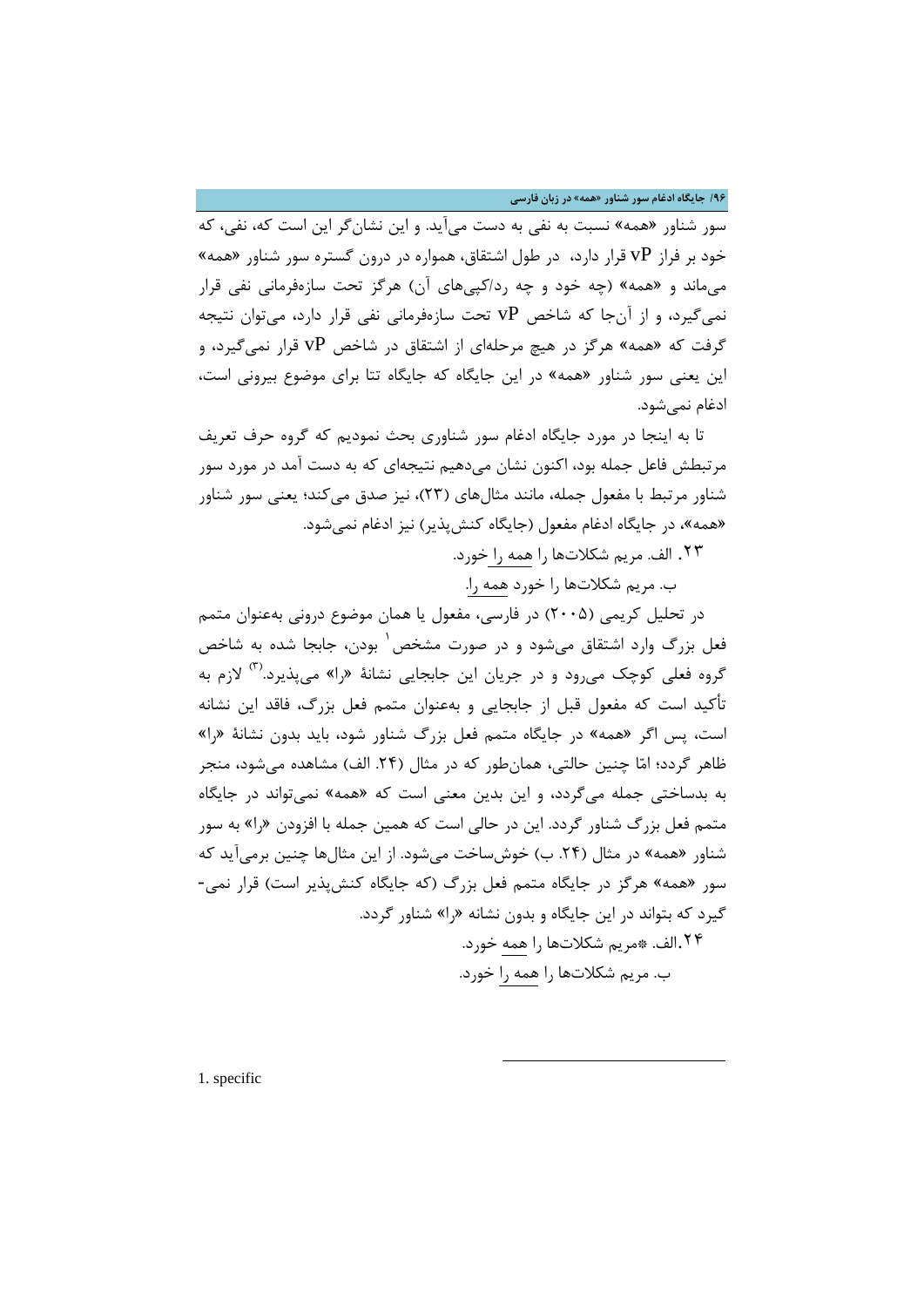�ی زبا **، سال ،12 شمارة ،2 پاییز و زمستان 1400 97/** � �و ی �ش

بنابراین سور «همه» نه در جایگاه موضوع بیرونی و نه در جایگاه موضوع درونی، به همراه گروه حرف تعریف ادغام نمیشود، بلکه در جایگاهی بالاتر از جایگاه ادغام موضوعها وارد اشتقاق میشود.

# **-5 نتیجه**

در این مقاله ابتدا در مورد رویکردهاي مختلف در تحلیل سور شناور در زبان فارسی سخن به میان آوردیم و رویکرد رهاسازي را از آن میان برگزیدیم. سپس نظر بوشکوویج مبنی بر ممنوعیت ورود «سور» به اشتقاق جمله در جایگاه تتا را معرفی کرده و با دو شاهد نشان دادیم که این نظر در مورد سور شناور «همه» در زبان فارسی نیز صدق میکند. بهعنوان اولین شاهد از الگوي نوایی جملات بینشان استفاده کردیم و نشان دادیم بر اساس الگوي نوایی جملات حاوي سور شناور و با توجه به مرزنمایی قیدهاي حالت، در جملات بینشان سور شناور «همه» خارج از گروه فعلی کوچک قرار میگیرد؛ به عبارت دیگر، «همه» در درون گروه فعلی کوچک شناور نمیشود؛ و این در حالی است که جایگاه تتاي موضوعهاي بیرونی و درونی، در درون گروه فعلی کوچک است. از اینجا نتیجه گرفتیم سور شناور «همه» در جایگاه تتا قرار نمیگیرد، بنابراین جایگاه ادغام آن نیز نمیتواند جایگاه تتا باشد.

پیش از پرداختن به شاهد دوم براي جایگاه ورود سور شناور «همه»، در مورد جایگاه فرافکن نفی در جمله بحث کرده و نشان دادیم فرافکن نفی بین گروه فعلی کوچک و گروه زمان قرار دارد. در ادامه، با آگاهی از جایگاه نفی، با مقایسه جایگاه نفی و سور شناور «همه» از طریق بررسی وسعت گستره «همه» و نفی بهعنوان شاهد، جایگاه سور شناور «همه» را تعیین نمودیم. اکثر جملات منفی حاوي سور شناور «همه»، داراي ابهام بوده و از دو خوانش برخوردارند. در این جملات، تکیه کانونی بر روي عنصر نفی قرار دارد؛ اما هنگامیکه تکیه کانونی بر روي عنصر دیگري غیر از نفی قرار میگیرد، خوانشی ازجمله که مربوط به وسیعتر بودن گستره نفی نسبت به «همه» است، از بین میرود و تنها خوانشی که باقی میماند ناشی از وسیعتر بودن گستره «همه» نسبت به نفی و سازهفرمانی «همه» بر نفی است. از اینجا نتیجهگیري میشود که آنگاه که نفی در موقعیت کانونی قرار ندارد، به دلیل عدم جابجایی کانونی، گستره آن همـواره کوچکتر از «همه» باقی میماند و بنابراین «همه» همواره از نفی و در نتیجه از گروه فعلی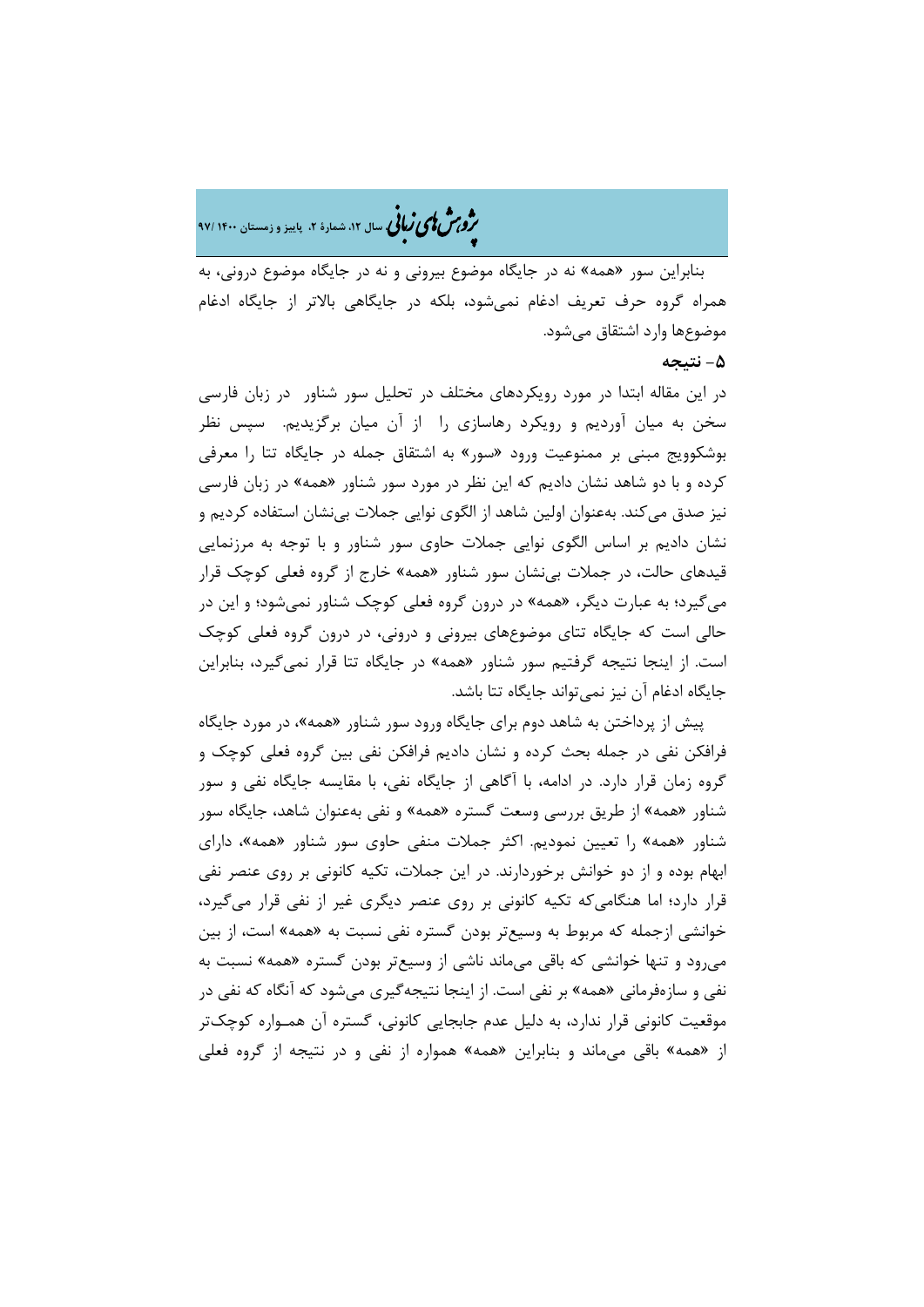**/98 جایگاه ادغام سور شناور «همه» در زبان فارسی**

کوچک (که نشان دادیم پایینتر از نفی است)، بالاتر است. با توجه به اینکه جایگاه تتا در درون گروه فعلی کوچک است، نتیجه گرفتیم که سور شناور «همه» همواره خارج از جایگاه تتا است و نمیتواند در این جایگاه ادغام گردد. سپس به سراغ سور شناوري که حرف تعریف مرتبط آن در نقش مفعول جمله است، رفته و نشان دادیم در چنین جملههایی نیز سور شناور «همه» خارج از جایگاه تتا وارد اشتقاق میشود.

بدین ترتیب با نشان دادن اینکه سور «همه» در جایگاههاي تتا شناور نمیشود، نتیجه گرفتیم سور شناور خارج از جایگاه تتا ادغام شده و بنابراین پس از جابجایی DP از جایگاه تتا، به آن افزوده میشود.

# **پینوشتها**

**.1** در نظریه مجموعهها اصطلاحات مختلفی وجود دارد ازجمله دو اصطلاح domain و scope. معادلی که در فارسی براي اولی مورداستفاده قرار میگیرد «دامنه» است. «دامنه» مجموعهاي است از آنچه بهجاي متغیر میتوان قرارداد. مثلاً در «همۀ بچهها آمدند»، مصداق «همۀ بچهها» بر اساس اینکه کدام مجموعه از بچهها مورد نظر است، ممکن است متفاوت باشد. در این مثال، دامنه برابر است با مجموعۀ مورد نظر از بچهها. اما scope که کاربردش در منطق بیشتر است، تعریفی متفاوت با «دامنه» دارد (که در متن مقاله اشاره شده) و از این جهت در مقالۀ حاضر برخلاف نوشتههاي دیگر زبانشناسان در زمینۀ «سور»، معادلی غیر از «دامنه» را براي scope در نظر گرفتهایم و آن «گستره» است. در مثال «همۀ بچهها آمدند»، «گسترة» سورِ «همه» شامل [بچهها آمدند] است چراکه این عنصرها در مراحلی از اشتقاق، تحت سازهفرمانی «همه» قرار داشتهاند.

.2 گروههاي مصدري که صادقی (1395) بحث میکند شامل گروههایی مانند «باعجله غذا خوردن»، «هر روز ورزش کردن»، «کار کردن در روزهاي تعطیل» و .... است که هستۀ آنها مصدر است.

.3 ساتو و کریمی در مقاله (2016) خود جایگاه گروههاي حرف تعریف داراي "را" را حتی بالاتر از فرافکن گروه فعلی کوچک میدانند.

# **منابع**

- انوشه، مزدك (1387). ساخت جمله و فرافکنهاي نقش نماي آن در زبان فارسی: رویکردي کمینهگرا، رسالۀ دکتري زبانشناسی،دانشگاه تهران.
- انوشه، مزدك (1396). جایگاه فرافکن نفی و مجوزدهی به هیچواژهها در زبان فارسی بر پایۀ نظریۀ صرف توزیعی، *پژوهشهای زبانی*، سال هشتم، شماره ۱، بهار و تابستان، ۱-۲۰.

بحرالعلوم، دانوب (1388). ارتقا سور در زبان فارسی، پایاننامه کارشناسی ارشد، دانشگاه تهران. بیجنخان، محمود (1392). نظام آوایی زبان فارسی، سازمان مطالعه و تدوین کتب علوم انسانی

- دانشگاهها (سمت)، مرکز تحقیق و توسعه علوم انسانی.
- صادقی، صفا (1395). بررسی گروههاي مصدري در زبان فارسی، پایاننامه کارشناسی ارشد، دانشگاه تهران.
- صادقی، علی اشرف، و ارژنگ، غلامرضا (1359). دستور سال دوم آموزش متوسطه عمومی، تهران: وزارت آموزشوپرورش.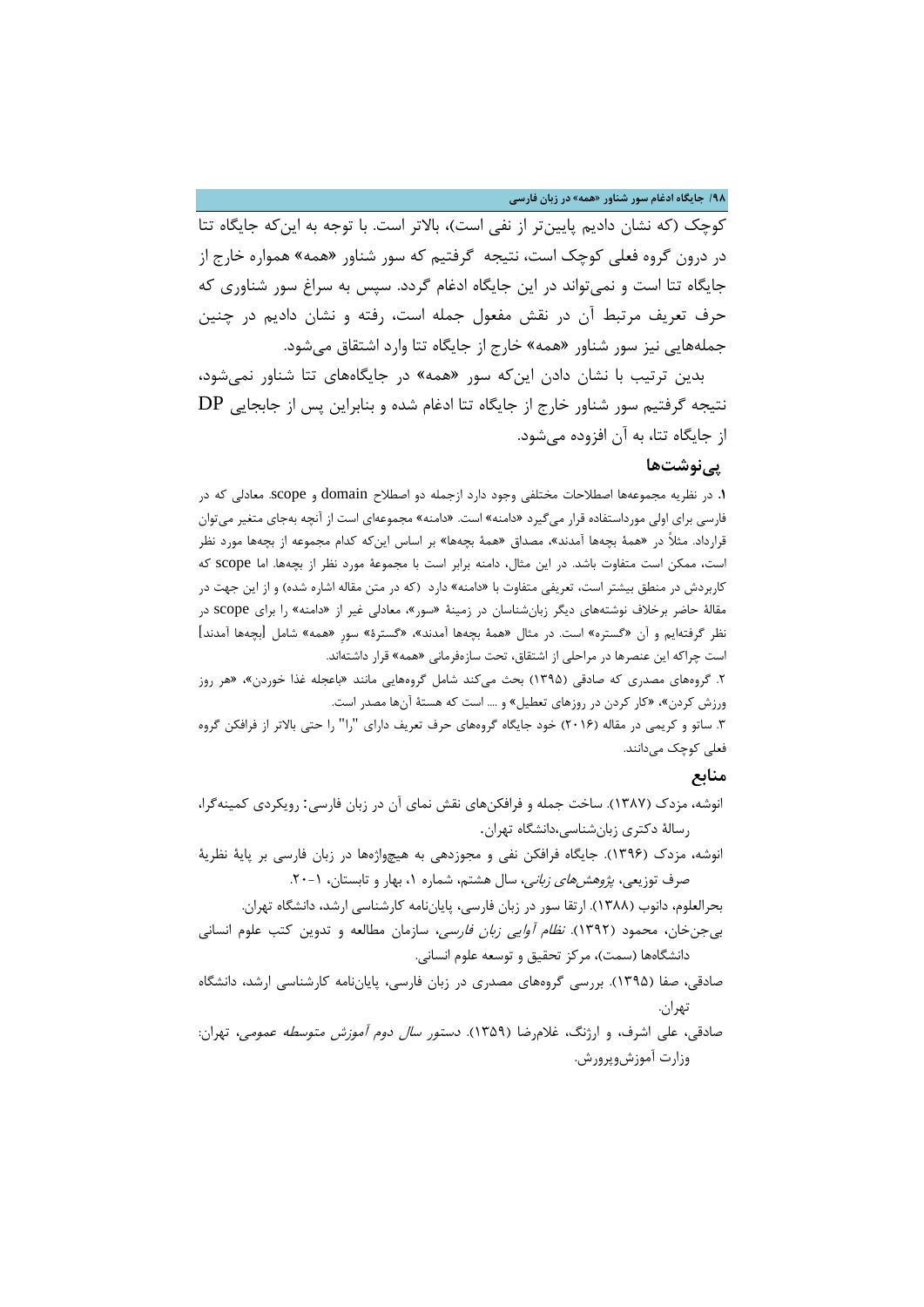ه م**شملی زبانی** سال ۱۲، شمارهٔ ۲، پاییز و زمستان ۱۴۰۰ /۹۹<br>**۴** 

قدیري، لیلا (1393). کمیتنماها در زبان فارسی، پژوهشهاي زبانی، سال پنجم، شمارة ،1 بهار و تابستان، ۹۵-۰۸۸

معظمی، آرزو (1385). نحو گروه حرف تعریف در زبان فارسی، رساله دکتري، دانشگاه تهران.

Adger, D. 2003. *Core syntax: a minimalist approach*. Cambridge: Cambridge University Press.

- Anushe, M. 2008. Sentence structure and its functional projections in Persian: a minimalist approach, Doctoral dissertation, University of Tehran. [In Persian]
- Anushe, M. 2017. The position of NegP and licensing N-words in Persian: a distributed morphology approach, *Language Research*, 8(1): 1-20. [In Persian]
- Aoun, J, E. Benmamoun, and D. Sportiche 1994. Agreement and conjunction in some varieties of Arabic, *Linguistic Inquiry,* 25:195 – 220.
- Bahrololoum, D. 2009. Quantifier raising in Persian, MA thesis, University of Tehran. [In Persian]
- Baltin, M. 1995. Floating Quantifiers, PRO and Predication,.*Linguistic Inquiry,* 26: 199-248.
- Belletti, A. 1982. On the Anaphoric Status of the Reciprocal Construction in Italian. *The Linguistic Review. 2*: 101-138.
- Benmamoun, E.. 1999. The Syntax of Quantifiers and Quantifier Float, *Linguistic Inquiry,* 30: 621-642.
- Bijankhan, M. 2013. *Phonetic system of the Persian language*, Tehran: SAMT. [in Persian]
- Bobaljik, J. 2003. Floating Quantifiers: Handle with Care, L. Cheng and R. Sybesma (eds.), The Second Glot International State-of-the-Article Book (107–148), Berlin: Mouton.
- Boškovic, Z. 2004. Be careful where you float your quantifiers, *Natural Language & Linguistic Theory,* 22: 681-742.
- Cinque, G. 1999. *Adverbs and Functional Heads: A Cross-Linguistic Perspective*. New York/ Oxford: Oxford University Press.
- Cirillo, R. 2009. The syntax of floating quantifiers: stranding revisited. Doctoral dissertation. University of Amsterdam.
- Chomsky, N. 1986. *Barriers*, MIT Press, Cambridge, MA.
- Dowty, D. and B. Brodie. 1984. A Semantic Analysis of Floated Quantifiers in Transformationless Grammar, *Proceedings of the West Coast Conference on Formal Linguistics 3*. Stanford: Stanford Linguistics Association, Stanford University.
- Ghadiri, L. 2014. Quantifiers in Persian, *Language Research*, 5(1): 95-108. [In Persian]